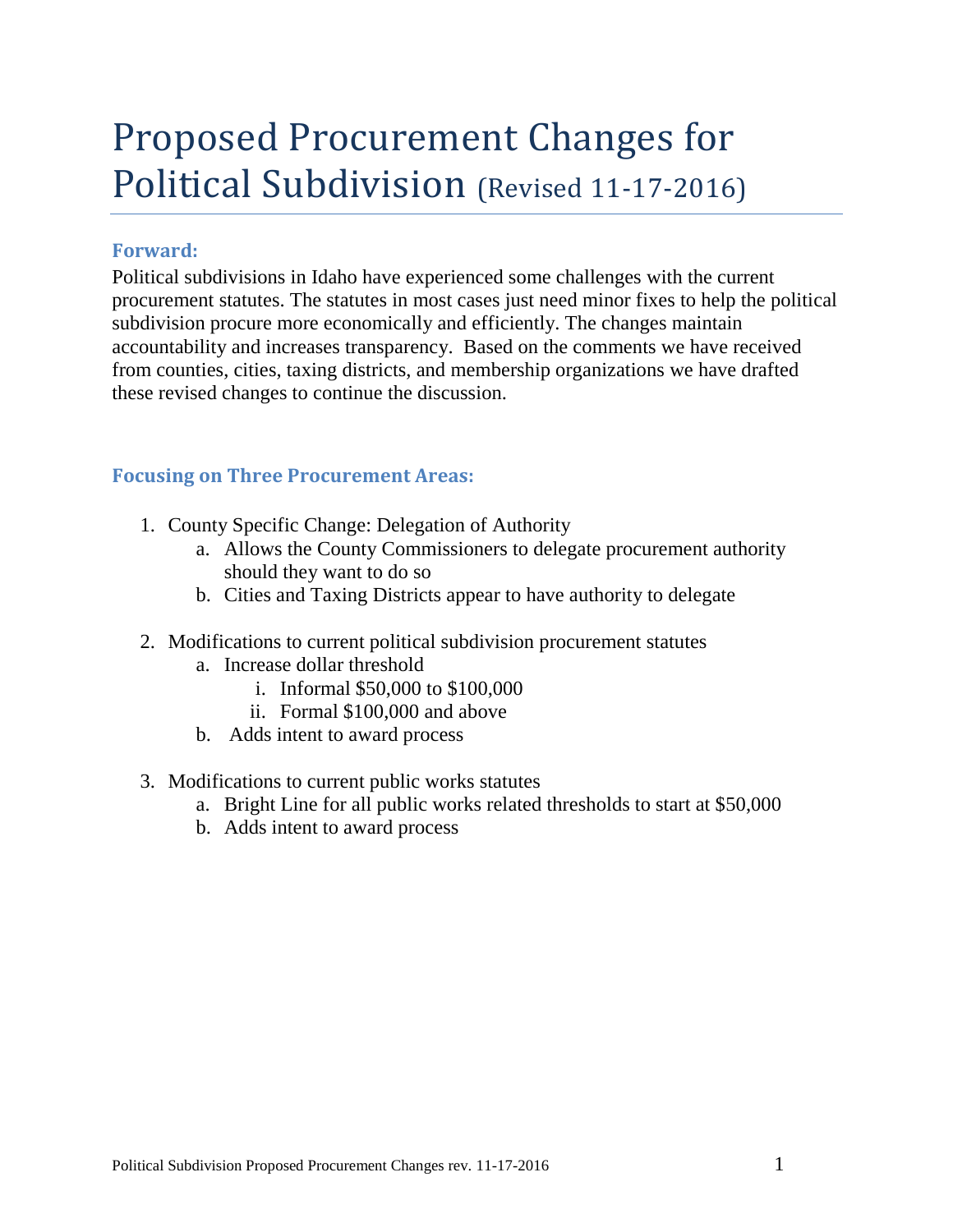## **SUMMARY OF CHANGES**

## **Changes to Title 31 Counties and County Law, Chapter 6 Counties as Bodies Corporate:**

**Edit to I.C. 31-602 Exercise of Powers. Currently the law does not allow County Commissioners to delegate its procurement authority—even though many counties do.** This change would allow County Commissioners to delegate purchasing authority through an adopted resolution.

## **Changes to Chapter Title 67 State Government and State Affairs, Chapter 28 Purchasing by Political Subdivision:**

**Edit to I.C. 67-2803 Exclusions.** Substantive changes to this chapter include:

(1) Procurement of Personal Property from the bids competitively bid by the state of Idaho, one of its political subdivisions or other states and their political subdivisions, or an agency of the federal government.

• There are contracts in different states that have gone through the competitive bidding process and often have local vendors in Idaho contracted. It would be helpful be able to utilize the vendors and to get the economies of scale of those larger entities when competitively bid.

(2) Purchases for goods, services, and public works less than \$50,000.

• Public works added - \$50,000 threshold for public works being made consistent through statutes.

(4) Clarification of the personal and professional services exemption. This section defines what is meant by "personal" or "professional" services. Current statute is vague in what constitutes either.

(8) Procurement of used personal property.

(11) Procurement of Goods for Direct Resale. This is for when a political subdivision sales directly to the public. For example; golf balls and golf clubs sold at a city golf course.

(12) Procurement of Travel and Training. The procurement of travel and training is impractical to a bid process as there are specific requirements, arrangements, logistics and expertise required.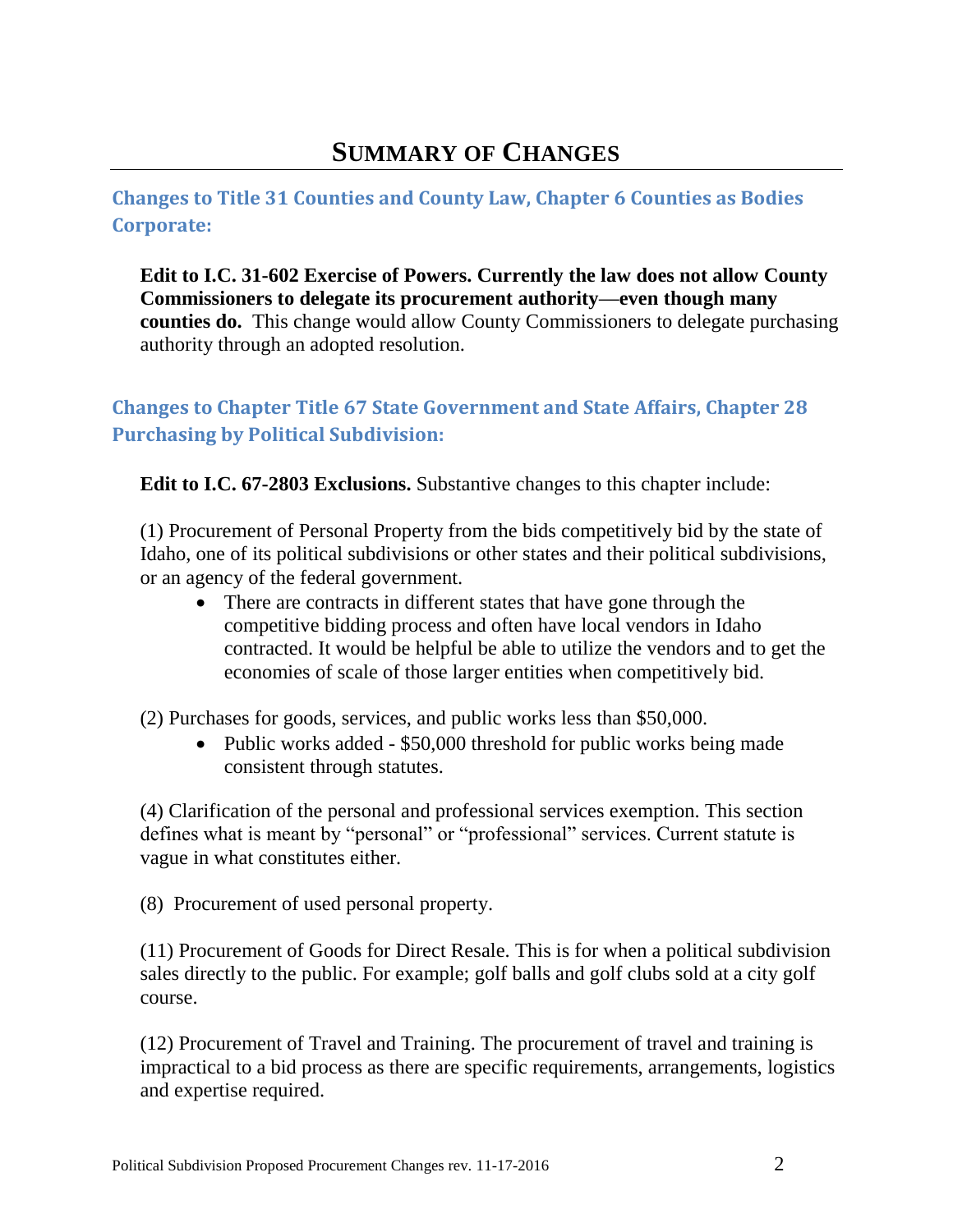(13) Procurement of goods and services from Idaho Correctional Industries. The state of Idaho can procure directly from Correctional Industries without going through a competitive process.

(14) Procurement of specialized repair of equipment

(15) Procurement of software maintenance, support and licenses of an existing system/platform bid in compliance with state law

(16) Procurement of Public Utilities

(17) Procurement of food for Jails and Detention facilities

**Edit to I.C. 67-2805 Procurement of Public Works Construction.** Since public works sections are spread throughout the statutes, an opening statement was added cross referencing other sections of code related to the public works construction that need to be reviewed in conjunction with, and supplement to, I.C. 67-2805.

Raised informal bid threshold from \$25,000 to \$100,000 to \$50,000 to \$200,000

Raised formal bid threshold \$200,000 and above.

Inclusion of designee to open, award, and reject.

Added a section to issue a notice of intent to award.

#### **Edit to I.C. 67-2806 Procuring Services or Personal Property.**

Raised the informal bid threshold from \$25,000 to \$50,000 to \$50,000 to \$100,000

Raised the formal bid threshold \$100,000 and above

Added a section to issue a notice of intent to award.

**Addition of 67-2806A.** Establishes the RFP process for political subdivisions.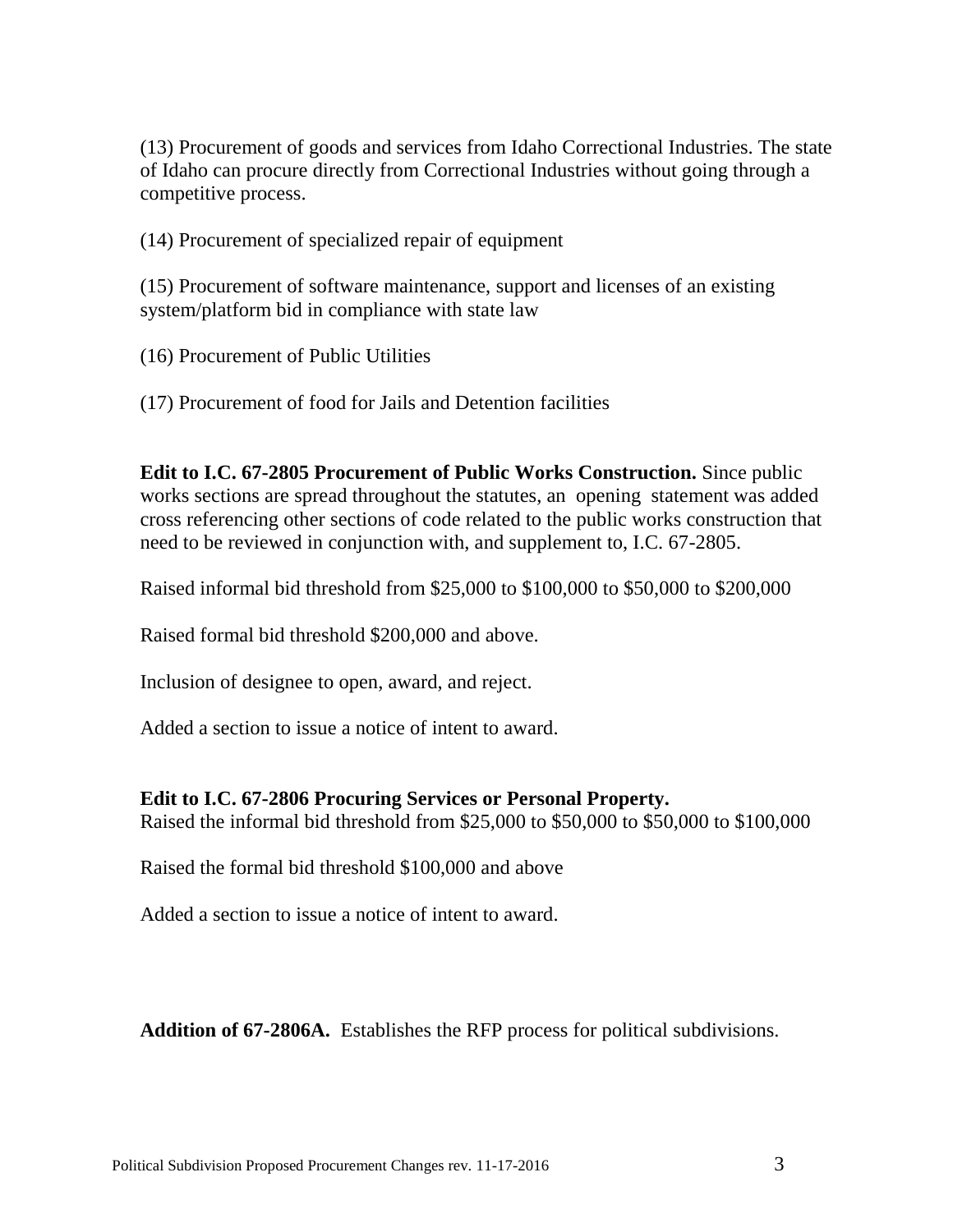**Edit to I.C. 67-2807 Cooperative Purchasing Agreements** –This section seeks to broaden what cooperatives a political subdivision can join, adds public works into category of procurement, and clarifies audit procedure.

**In addition to the changes in 67-2805 Public Works, the following are proposed changes in other statues relating to public works**

**Edit to I.C. 54-1218 Public Works –** raised dollar threshold to \$50,000 and removes the requirement for an engineer to review work under \$50,000. It also adds review of architect if necessary

**Edit to I.C. 54-1903 Exemptions.** Public Works Exemptions – raised threshold to \$50,000 for public works projects (currently \$10,000) and \$200,000 (currently \$50,000) when no interest was received in solicitation.

**Edit to I.C. 54-1926 Performance and Payment Bonds –** requires performance and payment bonds of at least 85% of the project cost at the time of contract execution for contracts in excess of \$50,000. Currently the bonds are required at the time of contract "award" which does not allow much time for the contractor to obtain bonding. Bonds should be delivered concurrently with the contractor's signed contract.

#### **Typical bonding process for Formal Bid:**

- 1. Bids are submitted from contractors for Public Works Project
- 2. Apparent low bid identified (1 day after submittal of bids)
- 3. Intent to Award sent out identifying low bidder (2 days after submittal of bids)
- 4. Award Recommendation made to governing board (7 days after submittal of bids)
	- o Current statute requires bonding prior to this award
		- o Board acceptance or denial of recommendation to award
- 5. If accepted the contract is drafted and sent to the contractor (8-9 days after submittal)
	- $\circ$  At this point the contractor will have final review of the contract, and have an award in hand to take to bonding company to get bonded. Contractor will send in signed contract and P&P Bonds for board consideration.
- 6. Board approves contract and the project can begin with a notice to proceed. (14 days after submittal of bids)

**Edit to I.C. 67-2320 RFQ process for Design Professionals –** minimum of 3 firms selected and preapproved in section (2)(h)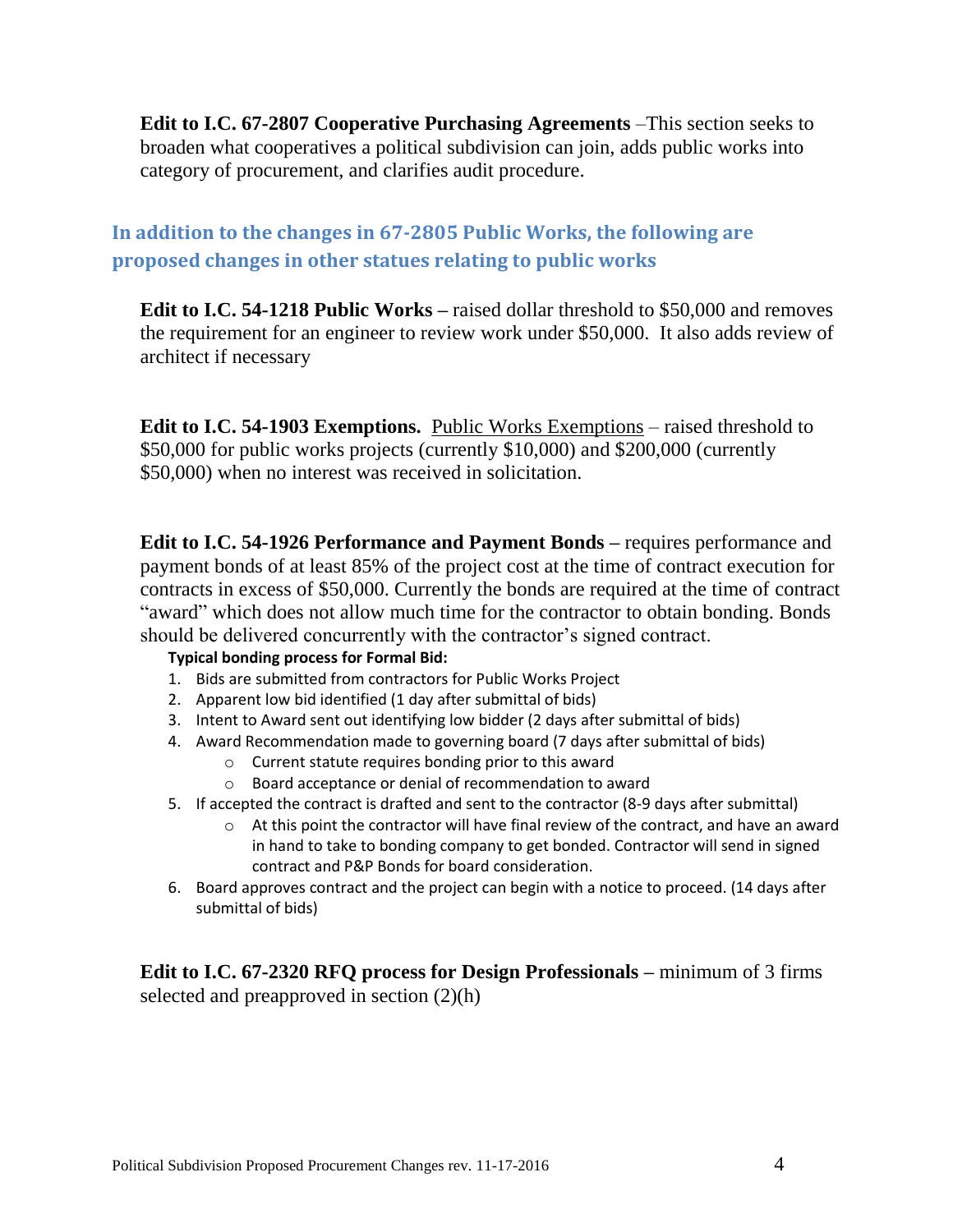### AN ACT

## RELATING TO THE EXERCISE OF COUNTY POWERS; AMENDING SECTION 31-602, IDAHO CODE TO \_\_\_\_\_\_\_\_\_\_\_\_\_\_\_\_\_\_\_\_\_\_\_\_\_\_\_\_\_\_\_\_\_\_\_\_\_

Be It Enacted by the Legislature of the State of Idaho:

SECTION 1. That Section 31-602, Idaho Code, be, and the same is hereby amended to read as follows:

31-602. EXERCISE OF POWERS. Its powers can only be exercised by the board of county commissioners, or by agents and officers acting under their authority, or authority of law. The purchasing power of the county, and the authority to contract for purchases, may be delegated by the board of county commissioners by a duly adopted annual resolution.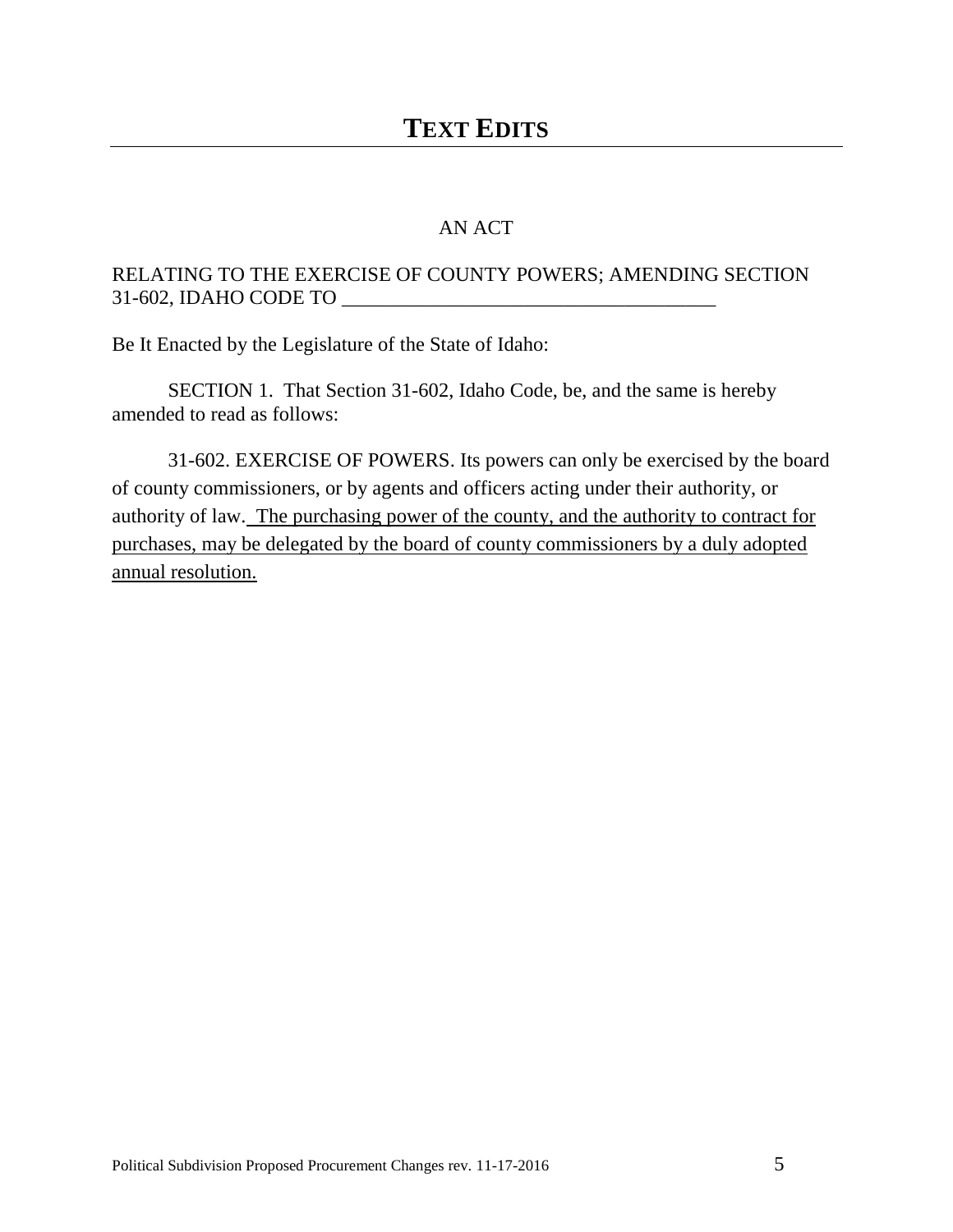SECTION 2. That Section 67-2803, Idaho Code, be, and the same is hereby amended to read as follows:

67-2803. EXCLUSIONS. The procurement requirements established in this chapter shall not be applicable to the following procurements, provided that such procurements shall be guided by the best interests of the political subdivision procuring the goods, as determined by the governing board:

(1) The acquisition Procurement of personal property or services when the procurement duplicates the price and substance of a contract from contracts for like goods or services that hasve been competitively bid by (a) the state of Idaho, (b) one (1) of its political subdivisions, (c) other states or their political subdivisions, or (d) an agency of the federal government or; when the procurement duplicates the price and substance of a contract from current contracts for goods or services that have been competitively bid by the state of Idaho, or one (1) of its political subdivisions;

(2) Contracts or purchases for goods, services, or public works wherein expenditures are less than twenty-five fifty thousand dollars (\$2550,000), provided such contracts or purchases shall be guided by the best interests of the political subdivision procuring the goods and services as determined by the governing board;

(3) Disbursement of wages or compensation to any employee, official or agent of a political subdivision for the performance of personal services for the political subdivision;

(4) Procurement of personal or professional services to be performed by an independent contractor for the political subdivision. For purposes of this chapter, "personal or professional service" means the performance for remuneration by an individual or business entity, on a specified contractual basis, of specialized professional or consultive expertise germane to the administration, maintenance or conduct of governmental activities, which are dependent upon specific licensure, facilities, or specialized talents or skills. Such services include, but are not limited to, legal, medical, accounting, creative, artistic, real property appraisal, computer engineering, and complex information technology services. Excluded from this section are the professional service contracts included in chapter 23, title 67, Idaho Code;

(5) Procurement of an interest in real property;

(6) Procurement of insurance;

(7) Procurements, dues, and  $C$ costs of participation in  $a$  joint powers agreements with other units of government or other membership organizations;

(8) Procurement of used personal property by irrigation districts, drainage districts and their boards of control; or

(9) Procurement from fFederal government general services administration (GSA) schedules or federal multiple award schedules (MAS); or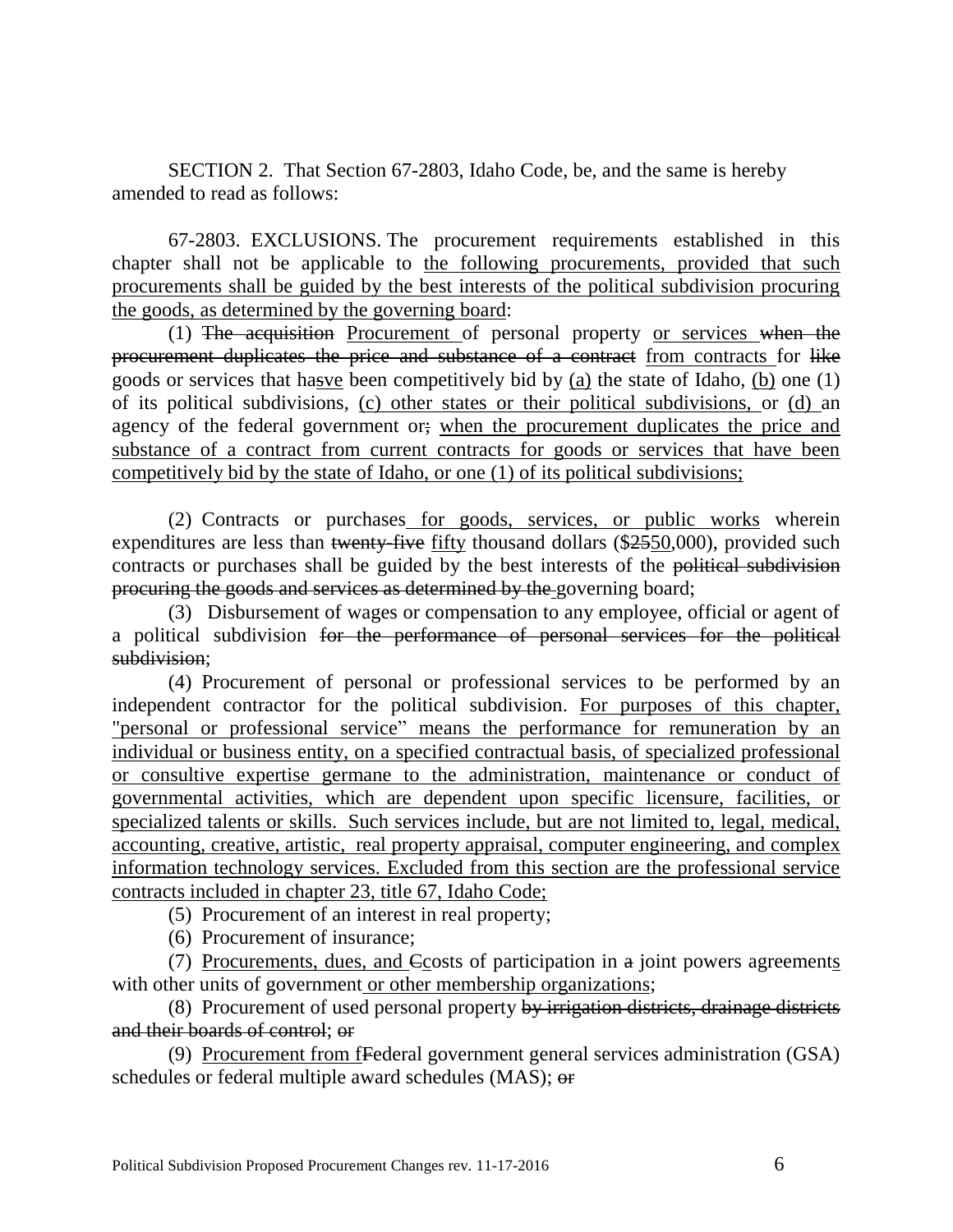(10) The acquisition Procurement of personal property or services through contracts entered into by the State of Idaho Department of Administration Division of Purchasing.;

(11) Procurement of goods for direct resale;

(12) Procurement of travel and training;

(13) Procurement of good and services from Idaho Correctional Industries;

(14) Procurement of repair for heavy equipment;

(15) Procurement of software maintenance, support and licenses of an existing system/platform which was bid in compliance with state law;

(16) Procurement of Public Utilities; or

(17) Procurement of food for use in Jails, and Detention facilities.

SECTION 3. That Section 67-2805, Idaho Code, be, and the same is hereby amended to read as follows:

67-2805. PROCUREMENT OF PUBLIC WORKS CONSTRUCTION. (1) In addition to the requirements of this section, political subdivisions shall also comply with 67-2348, 67-2309, 67-2310, 67-2320, and the applicable provisions of Title 54 Chapter 19. For any contemplated public works construction project with an estimated total cost of less than fifty thousand dollars (\$50,000), where the political subdivision determines that there may be a lack of available licensed contractors, a political subdivision may publish a notice of intent to procure in its official newspaper, concurrently sending such notice to the public works contractors license board, in order to solicit statements of interest from licensed public works contractors to determine whether one (1) or more licensed contractors is interested in submitting bids. Such notice of intent to procure shall be provided by the same means required for published solicitation of competitive bids and shall contain essentially the same information as such published notice. If no licensed public works contractor submits a statement of interest, the political subdivision may purchase public works construction from other than a licensed public works contractor by using the same procurement procedures otherwise specified herein.

(2) When a political subdivision contemplates an expenditure to procure public works construction valued in excess of twenty-five fifty thousand dollars (\$2550,000) but not to exceed one two hundred thousand dollars (\$1200,000), the procurement procedures of this subsection (2) shall apply:

(a) The solicitation for bids for the public works construction to be performed shall be supplied to no fewer than three (3) owner-designated licensed public works contractors by written means, either by electronic or physical delivery. The solicitation shall describe the construction work to be completed in sufficient detail to allow an experienced public works contractor to understand the construction project the political subdivision seeks to build.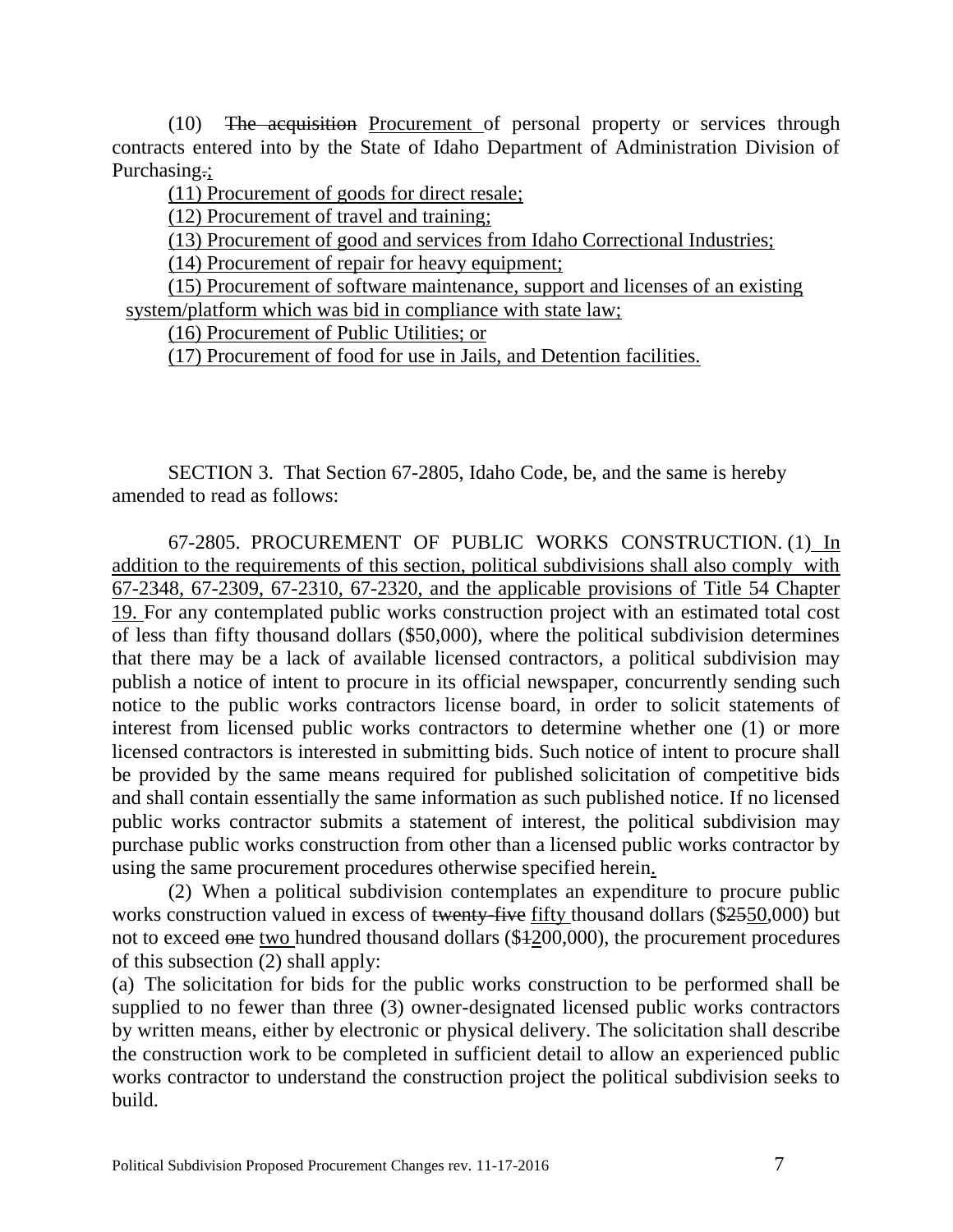(b) The solicitation for bids shall describe the electronic or physical delivery method or methods authorized to submit a bid, the date and time by which a bid proposal must be received by the clerk, secretary or other authorized official of the political subdivision, and shall provide a reasonable time to respond to the solicitation, provided that except in the event of an emergency, such time shall not be less than three (3) business days.

(c) Written objections to specifications or bid procedures must be received by the clerk, secretary or other authorized official of the political subdivision at least one (1) business day before the date and time upon which bids are scheduled to be received.

(d) When written bids have been received, by either physical or electronic delivery, they shall be submitted to the governing board or governing board-authorized official who shall present the lowest responsive bid to the governing board for approval, or if authorized, approve the bid. The governing board or designee which shall approve the responsive bid proposing the lowest procurement price or reject all bids and publish notice for bids, as before.

(e) If the political subdivision finds that it is impractical or impossible to obtain three (3) bids for the proposed public works procurement, the political subdivision may acquire the work in any manner the political subdivision deems best from a qualified public works contractor quoting the lowest price. When fewer than three (3) bids are considered, a description of the efforts undertaken to procure at least three (3) bids shall be documented by the political subdivision and such documentation shall be maintained for at least six (6) months after the procurement decision is made. If two (2) or more price quotations offered by different licensed public works contractors are the same and the lowest responsive bids, the governing board or governing-board authorized official may accept the one (1) it chooses.

(3) When a political subdivision contemplates an expenditure to purchase public works construction valued in excess of one two hundred thousand dollars (\$4200,000), the procurement procedures of this subsection (3) shall apply. The purchase of construction services shall be made pursuant to a competitive sealed bid process with the purchase to be made from the qualified licensed public works contractor submitting the lowest bid price complying with bidding procedures and meeting the prequalifications, if any are provided, established by the bid documents. Competitive bidding for public works may proceed through either of two (2) alternative procedures as set forth below:

(a) Category A. Competitive bidding procedures shall be open to receipt of bids from any licensed public works contractor desiring to bid upon a public works project. For a category A bid, the political subdivision may only consider the amount bid, bidder compliance with administrative requirements of the bidding process, and whether the bidder holds the requisite license, and shall award the bid to the qualified bidder submitting the lowest responsive bid.

(i) The request for bids for a category A procurement shall set a date and place for the public opening of bids. Two (2) notices soliciting bids shall be published in the official newspaper of the political subdivision. The first notice shall be published at least two (2) weeks before the date for opening bids, with the second notice to be published in the succeeding week at least seven (7) days before the date that bids are scheduled to be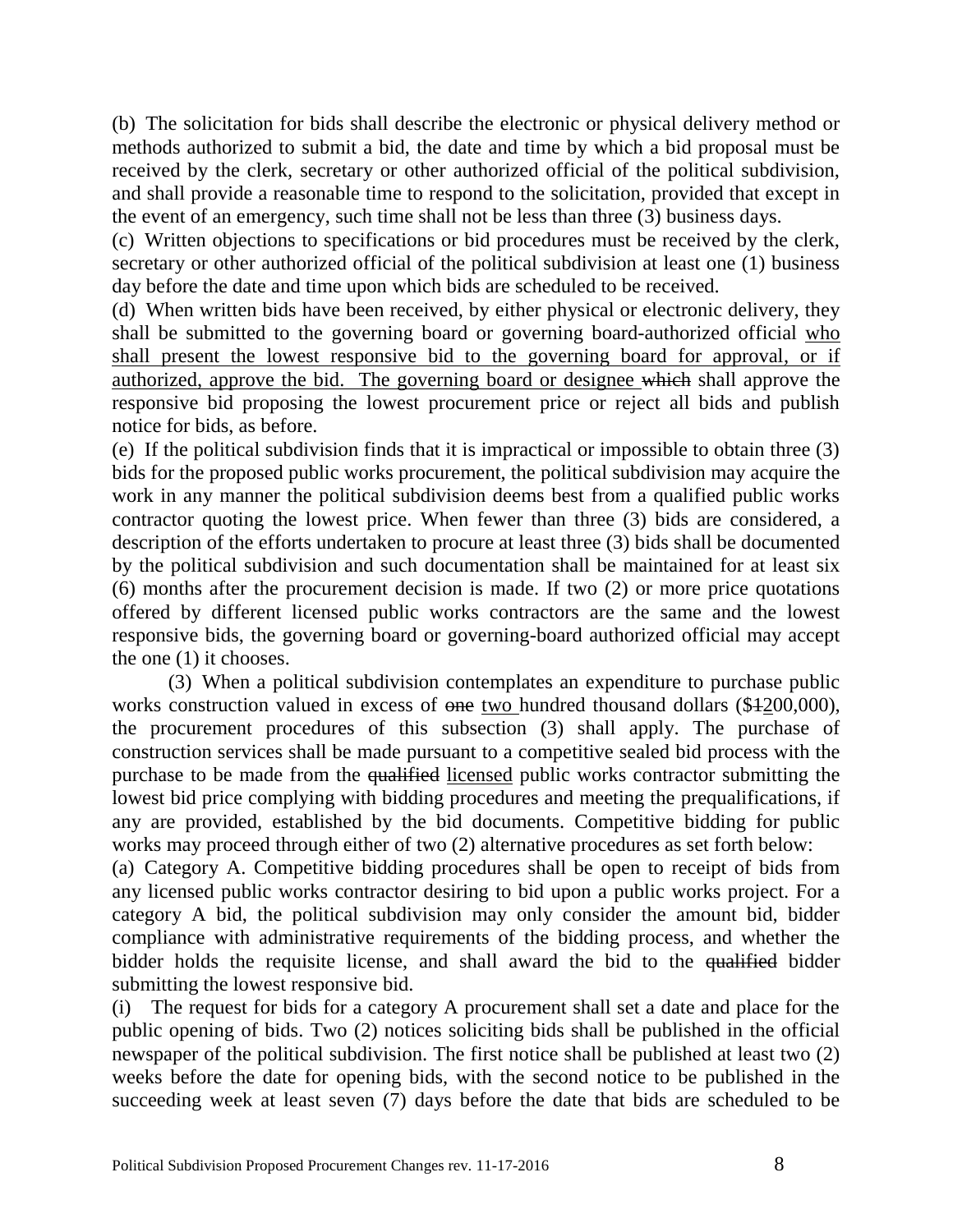opened. The notice shall succinctly describe the project to be constructed. Copies of specifications, bid forms, bidder's instructions, contract documents, and general and special instructions shall be made available upon request and payment of a reasonable plan copy fee by any interested bidder.

(ii) Written objections to specifications or bidding procedures must be received by the clerk, secretary or other authorized official of the political subdivision at least three (3) business days before the date and time upon which bids are scheduled to be opened. The administrative officer or governing board supervising the bidding process shall respond to any such objection in writing and communicate such response to the objector and all other plan holders, adjusting bidding timeframes if necessary.

(iii) All bids shall be presented or otherwise delivered under sealed cover to the clerk of the political subdivision or other authorized agent of the political subdivision designated by the information provided to bidders by the political subdivision with a concise statement marked on the outside generally identifying the expenditure project to which the bid pertains.

(iv) If the political subdivision deems it is in the political subdivision's best interest, it may require the bidder to provide bid security in an amount equal to at least five percent (5%) of the amount bid. If required, a bid shall not be considered unless one (1) of the forms of bidder's security is enclosed with it, and unless the bid is submitted in a form which substantially complies with the form provided by the political subdivision. The political subdivision may require that the bid security be in one (1) of the following forms:

(A) Cash;

(B) A cashier's check made payable to the political subdivision;

(C) A certified check made payable to the political subdivision; or

(D) A bidder's bond executed by a qualified surety company, made payable to the political subdivision.

(v) Any bid received by the political subdivision may not be withdrawn after the date and time set in the notice for opening of bids. When sealed bids have been received, they shall be opened in public by the governing board or designee at a designated place and time<sub>7</sub>. The governing board's designee shall thereafter to be compiled the information, check for responsiveness, and submitted to the governing board for award-, or if authorized, approve award.

(vi) If the successful bidder fails to execute the contract, the amount of his bidder's security may be forfeited to the political subdivision at the sole discretion of the political subdivision and the proceeds shall be deposited in a designated fund out of which the expenses of procuring substitute performance are paid.

(vii) The political subdivision may, on the refusal or failure of the successful bidder to execute the contract, award the contract to the qualified bidder submitting the next lowest responsive bid. If the governing board awards the contract to the next lowest qualified responsive bidder, the amount of the lowest qualified responsive bidder's security may be applied by the political subdivision to the difference between the lowest responsive bid and the next lowest responsive bid, and the surplus, if any, shall be returned to the lowest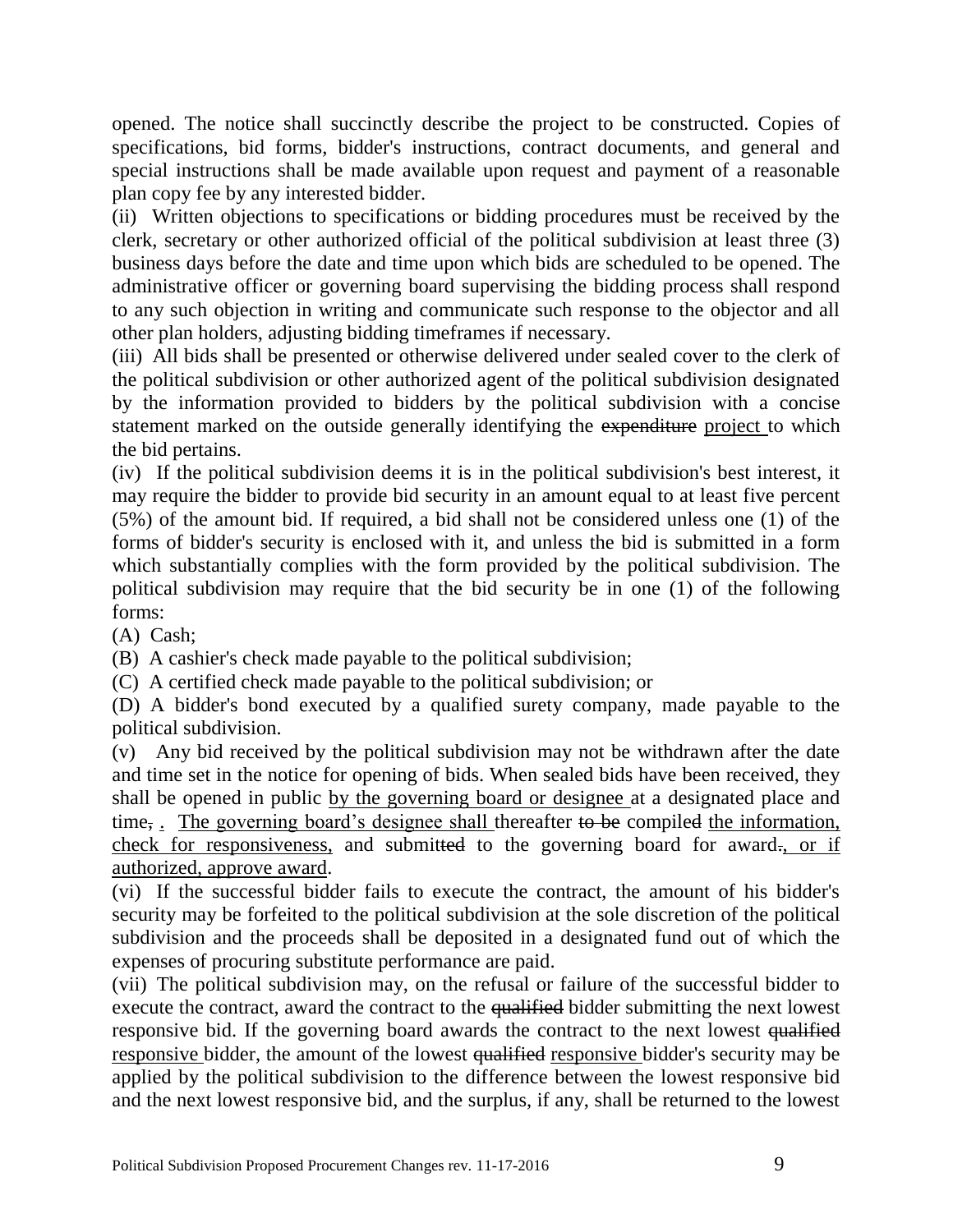bidder if cash or check is used, or to the surety on the bidder's bond if a bond is used, less reasonable administrative costs not to exceed twenty-five percent (25%) of the amount of the bidder's security to the owner.

(viii) In its discretion, the governing board may reject all bids presented and re-bid, or the governing board may, after finding it to be a fact, pass a resolution declaring that the project sought to be accomplished by the expenditure can be performed more economically by purchasing goods and services on the open market. If identical bids are received, the governing board may choose the bidder it prefers. If no bids are received, the governing board may procure the goods or services without further competitive bidding procedures.

(ix) If the governing board of any political subdivision chooses to award a competitively bid contract involving the procurement of public works construction to a bidder other than the apparent low bidder, the political subdivision shall declare its reason or reasons on the record and shall communicate such reason or reasons in writing to all persons who have submitted a competing bid.

(ix) The political subdivision may issue a notice of intent to award a competitively bid contract to all participating bidders by written or electronic notification. If any participating bidder objects to such the award for any reason, such participating bidder shall respond in writing, as described in the notice, to the notice from the political subdivision within seven five (75) calendar days of the date of transmittal of the notice, setting forth in such response the express reason or reasons that the intended award decision of the governing board is in error. Thereafter, the governing board shall staying performance of any procurement until after addressing the contentions raised by the objecting bidder in writing., the governing board shall review its decision and determine whether to affirm its prior award, modify the award, or choose to re-bid, setting forth its reason or reasons therefor. After completion of the review process, the political subdivision may proceed as it deems to be in the public interest.

(b) Category B. Competitive bidding procedures shall be open to licensed public works contractors only after meeting preliminary supplemental qualifications established by the political subdivision. The solicitation for bids in a category B procurement shall consist of two (2) stages, an initial stage determining supplemental prequalifications for licensed contractors, either prime or specialty contractors, followed by a stage during which bid prices will be accepted only from prequalified contractors.

(i) Notice of the prequalification stage of the category B competitive bidding process shall be given in the same manner that notice of competitive bidding is provided for a category A competitive bid request, providing a specific date and time by which qualifications statements must be received. Political subdivisions may establish prequalification standards including, but not limited to; premised upon demonstratedtechnical competence, experience constructing similar facilities, prior experience with the political subdivision, available financial and nonfinancial resources, equipment and personnel as they relate to the subject project, and overall performance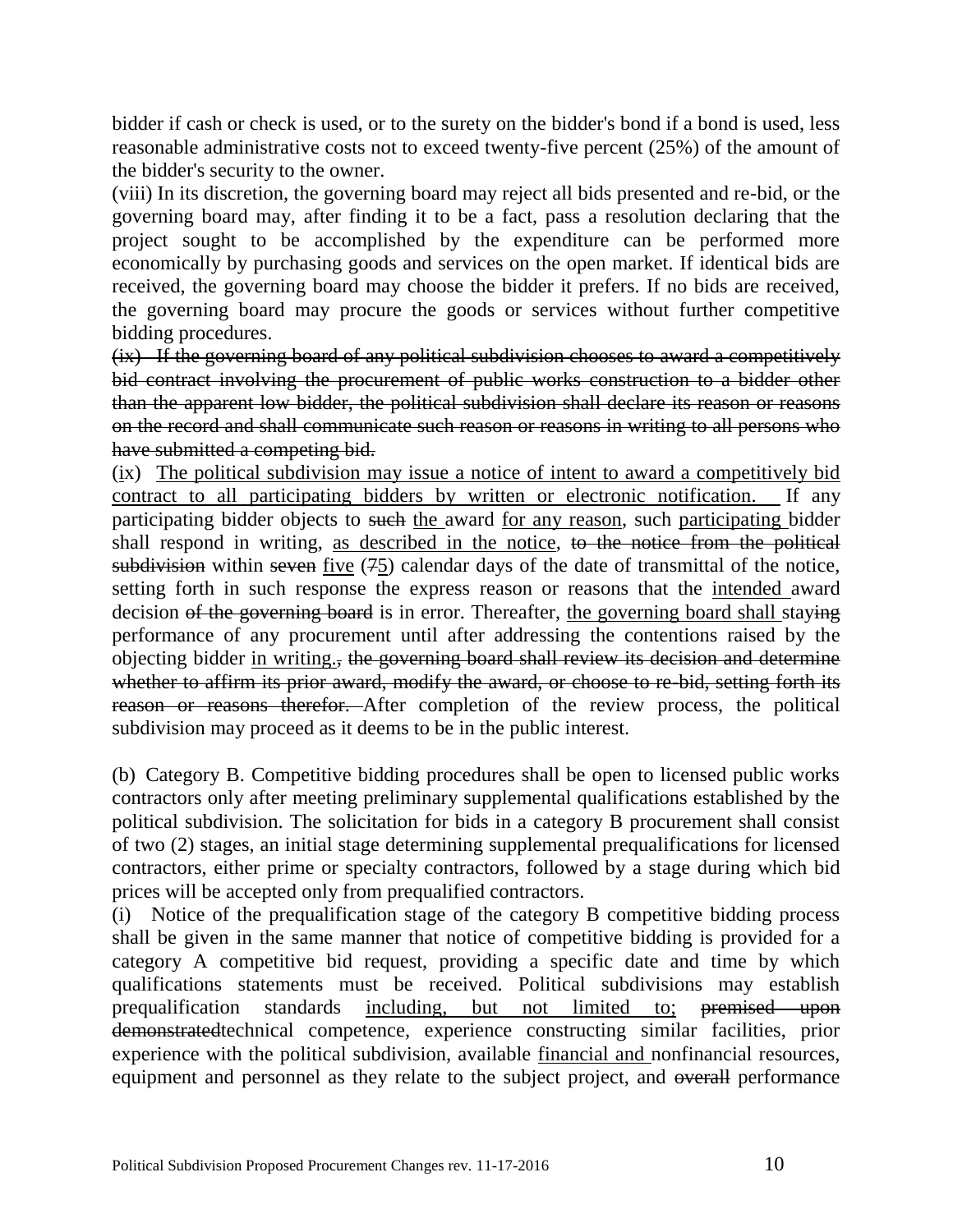history based upon a contractor's entire body of work. Such request must include the standards for evaluating the qualifications of prospective bidders.

(ii) During the initial stage of the category B bidding process, licensed contractors desiring to be prequalified to bid on a project must submit a written response to a political subdivision's request for qualifications.

(iii) Written objections to prequalification procedures must be received by the clerk, secretary or other authorized official of the political subdivision at least three (3) business days before the date and time upon which prequalification statements are due. The administrative officer or governing board supervising the bidding process shall respond to any such objection in writing and communicate such response to the objector and all other contractors seeking to prequalify, adjusting bidding timeframes if necessary. After a review of qualification submittals, the political subdivision may select licensed contractors that meet the prequalification standards. If any licensed contractor submits a statement of qualifications but is not selected as a qualified bidder, the political subdivision shall supply a written statement of the reason or reasons why the contractor failed to meet prequalification standards.

(iv) Any licensed contractor that fails the prequalification stage can appeal any such determination to the governing board within seven (7) days after transmittal of the prequalification results to contest the determination. If the governing board sustains the decision that a contractor fails to meet prequalification standards, it shall state its reason or reasons for the record. A governing board decision concerning prequalification may be appealed to the public works contractors license board no more than fourteen (14) days following any decision on appeal made by the governing board. The public works contractors license board shall decide any such appeal within thirty-five (35) days of the filing of a timely appeal. The public works contractors license board shall allow participation, written or oral, by the appealing contractor and the political subdivision, either by employing a hearing officer or otherwise. The public works contractors license board shall not substitute its judgment for that of the political subdivision, limiting its review to determining whether the decision of the governing board is consistent with the announced prequalification standards, whether the prequalification standards comport with the law and whether the governing board's decision is supported by the entirety of the record. The decision of the public works contractors license board shall be written and shall state the reason or reasons for the decision. Category B prequalification procedures that are appealed shall be stayed during the pendency of the prequalification appeal until the public works contractors license board completes its review but in no instance more than forty-nine (49) days after the appellate decision of the governing board regarding prequalification. Any licensed public works contractor affected by a decision on appeal by the public works contractors license board may, within twentyeight (28) days of the final decision, seek judicial review as provided by [chapter 52, title](http://legislature.idaho.gov/idstat/Title67/T67CH52.htm)  [67,](http://legislature.idaho.gov/idstat/Title67/T67CH52.htm) Idaho Code.

(v) Following the conclusion of the prequalification administrative procedures, the bidding stage shall proceed by the setting of a time, date and place for the public opening of bids. In circumstances involving prequalified prime contractors, a notice soliciting bids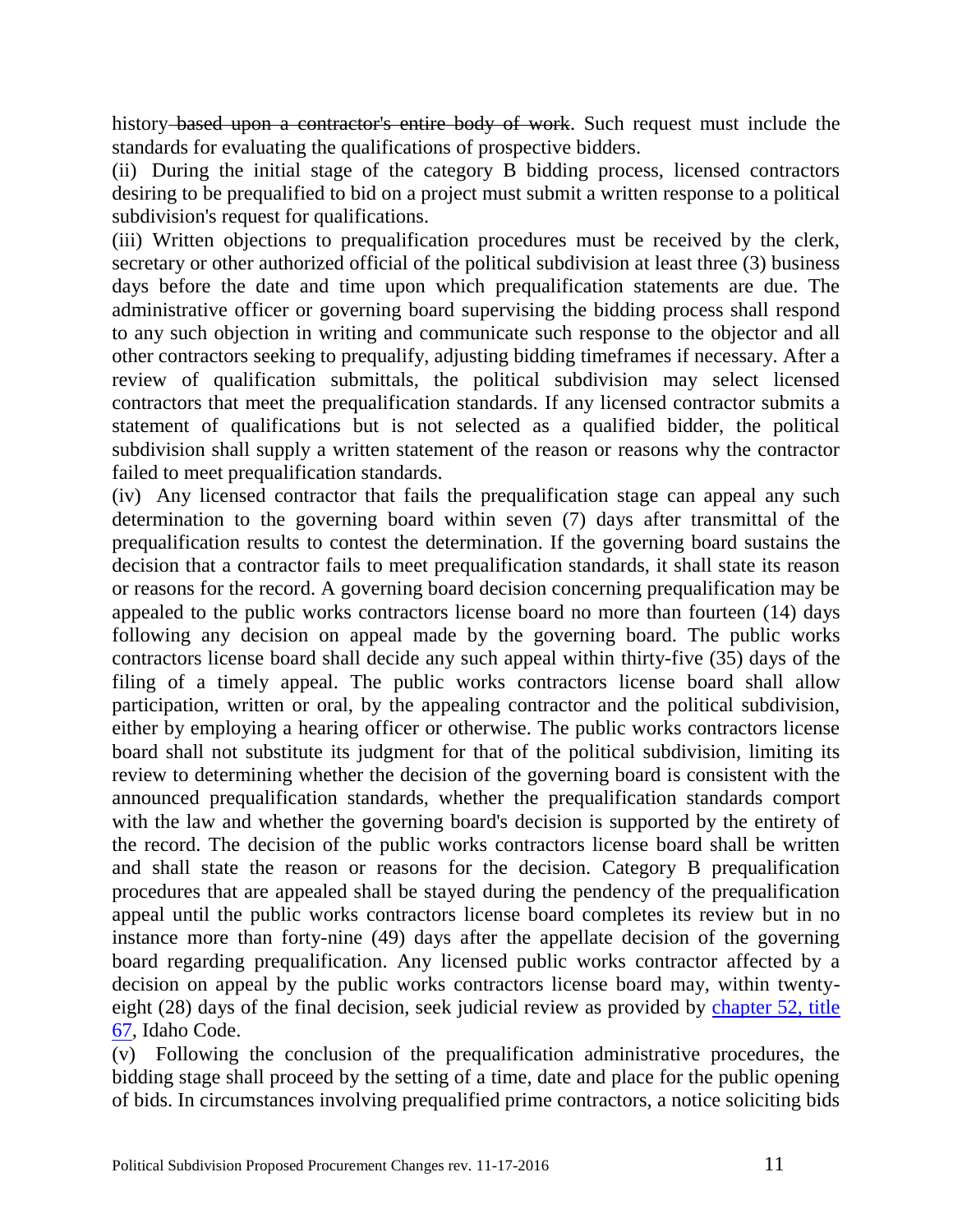shall be transmitted to prequalified bidders at least fourteen (14) days before the date of opening the bids. In circumstances involving prequalified specialty or subordinate contractors, the notice soliciting bids shall be published in the same manner applicable to category A bids. The notice shall succinctly describe the project to be constructed. Copies of specifications, bid forms, bidder's instructions, contract documents, and general and special instructions shall be made available upon request and payment of a reasonable plan copy fee by any eligible bidder.

(vi) Written objections to specifications or bidding procedures must be received by the clerk, secretary or other authorized official of the political subdivision at least three (3) business days before the date and time upon which bids are scheduled to be opened.

(vii) All category B bids shall be presented or otherwise delivered under sealed cover to the clerk or other authorized agent of the political subdivision designated by the instructions to bidders with a concise statement marked on the outside generally identifying the expenditure to which the bid pertains.

(viii) If the political subdivision deems it is in the political subdivision's best interest, it may require the bidder to provide bid security in an amount equal to at least five percent (5%) of the amount bid. If required, a bid shall not be considered unless one (1) of the forms of bidder's security is enclosed with it, and unless the bid is submitted in a form which substantially complies with the form provided by the political subdivision. The political subdivision may require that the bid security be in one (1) of the following forms:

(A) Cash;

(B) A cashier's check made payable to the political subdivision;

(C) A certified check made payable to the political subdivision; or

(D) A bidder's bond executed by a qualified surety company, made payable to the political subdivision.

(ix) Any category B bid received by a political subdivision may not be withdrawn after the date and time set in the notice for opening of bids. When sealed bids have been received, they shall be opened in public at a designated place and time, thereafter to be compiled and submitted to the governing board for award. If identical bids are received, the governing board may choose the bidder it prefers. If the successful bidder fails to execute the contract, the amount of his bidder's security may be forfeited to the political subdivision, in the sole discretion of the political subdivision, and the proceeds shall be deposited in a designated fund out of which the expenses for procuring substitute performance are paid.

(x) The political subdivision may, on the refusal or failure of the successful bidder to execute the contract, award the contract to the qualified bidder submitting the next lowest responsive bid. If the governing board awards the contract to the next lowest qualified bidder, the amount of the lowest qualified bidder's security, if forfeited, shall be applied by the political subdivision to the difference between the lowest responsive bid and the next lowest responsive bid, and the surplus, if any, shall be returned to the lowest bidder if cash or check is used, or to the surety on the bidder's bond if a bond is used, less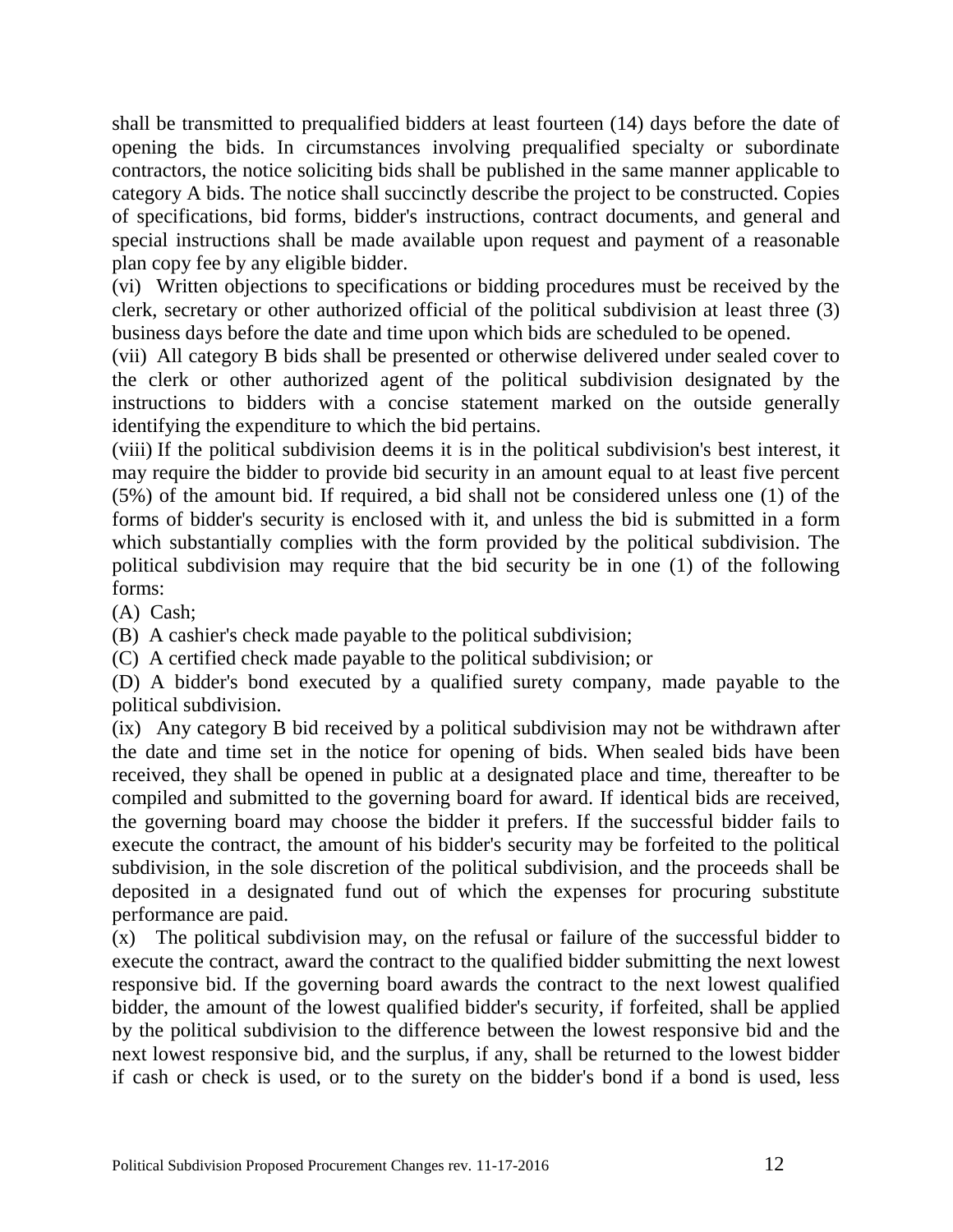reasonable administrative costs not to exceed twenty-five percent (25%) of the amount of the bidder's security.

(xi) In its discretion, the governing board may reject all bids presented and re-bid, or the governing board may, after finding it to be a fact, pass a resolution declaring that the project sought to be accomplished by the expenditure can be performed more economically by purchasing goods and services on the open market. If no bids are received, the governing board may make the expenditure without further competitive bidding procedures.

(xii) If the governing board of any political subdivision chooses to award a competitively bid contract involving the procurement of public works construction to a bidder other than the apparent low bidder, the political subdivision shall declare its reason or reasons on the record and shall communicate such reason or reasons in writing to all persons who have submitted a competing bid.

(xiii) The political subdivision may issue a notice of intent to award a competitively bid contract to all participating bidders by written or electronic notification. If any participating bidder objects to such the award for any reason, such participating bidder shall respond in writing to the notice from the political subdivision within seven five (75) calendar days of the date of transmittal of the notice, setting forth in such response the express reason or reasons that the intended award decision of the governing board is in error. Thereafter, the governing board shall staving performance of any procurement until after addressing the contentions raised by the objecting bidder, in writing..., the governing board shall review its decision and determine whether to affirm its prior award, modify the award, or choose to re-bid, setting forth its reason or reasons therefor. After completion of the review process, the political subdivision may proceed as it deems to be in the public interest.

SECTION 4. That Section 67-2806, Idaho Code, be, and the same is hereby amended to read as follows:

67-2806. PROCURING SERVICES OR PERSONAL PROPERTY. (1) When a political subdivision contemplates an expenditure to purchase or lease personal property or to procure services, other than those services excluded pursuant to section [67-2803,](http://legislature.idaho.gov/idstat/Title67/T67CH28SECT67-2803.htm) Idaho Code, valued in excess of twenty-five fifty thousand dollars (\$2550,000) but not to exceed fifty one hundred thousand dollars (\$50100,000), the procurement procedures of this subsection (1) shall apply.

(a) The solicitation for bids shall be supplied to no fewer than three (3) vendors by written means, either by electronic or physical delivery. The solicitation shall describe the personal property or services to be purchased or leased in sufficient detail to allow a vendor dealing in such goods or services to understand what the political subdivision seeks to procure.

(b) The solicitation for bids shall describe the electronic or physical delivery method or methods authorized to submit a bid, the date and time by which a bid proposal must be received by the clerk, secretary or other authorized official of the political subdivision,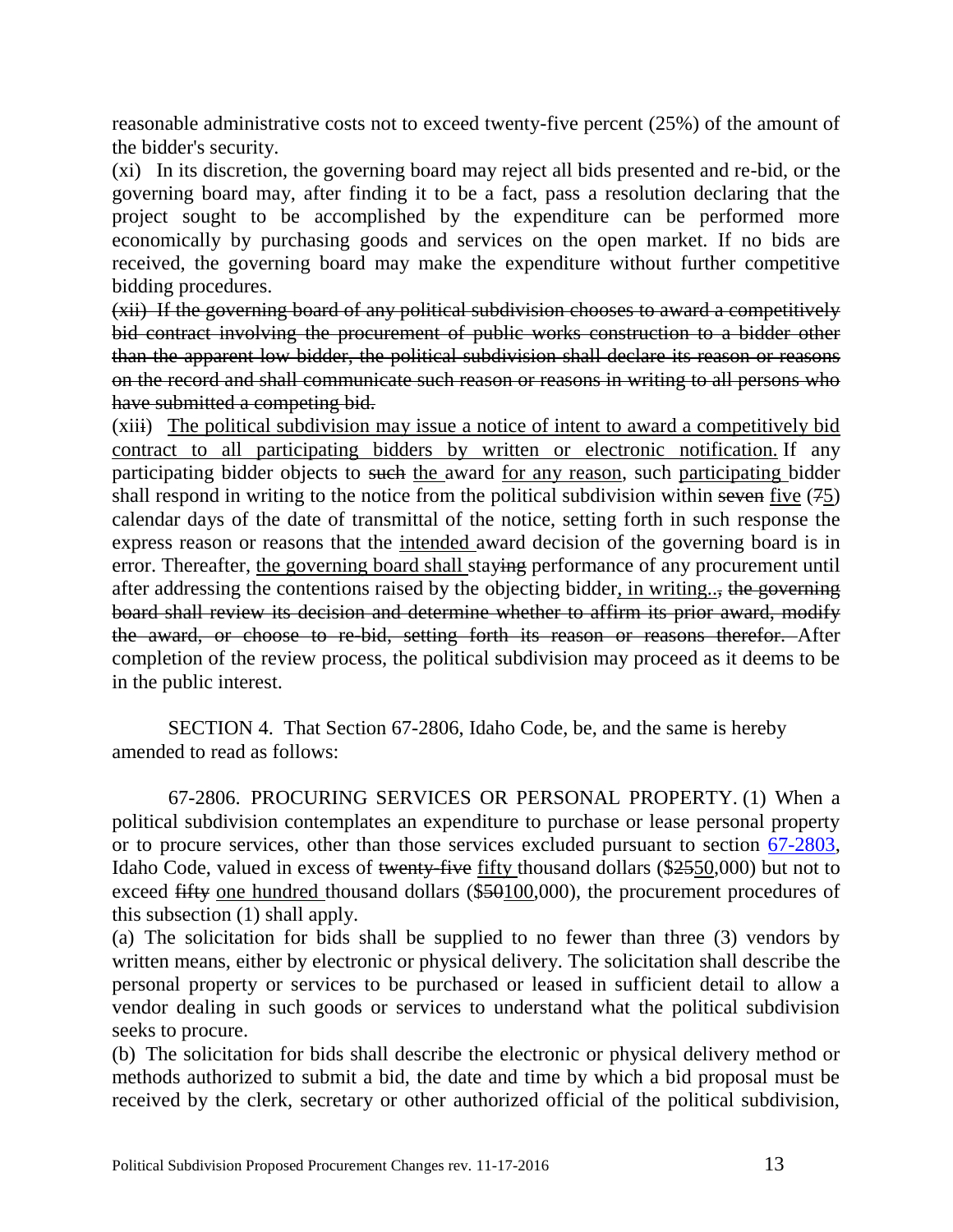and shall provide a reasonable time to respond to the solicitation, provided that except in the event of an emergency, such time shall not be less than three (3) business days.

(c) Written objections to specifications or bid procedures must be received by the clerk, secretary or other authorized official of the political subdivision at least one (1) business day before the date and time upon which bids are scheduled to be received.

(d) When written bids have been received, by either physical or electronic delivery, they shall be compiled and submitted to the governing board or governing board-authorized official which shall approve the responsive bid proposing the lowest procurement price or reject all bids and publish notice for bids, as before.

(e) If the political subdivision finds that it is impractical or impossible to obtain three (3) bids for the proposed procurement, the political subdivision may acquire the property in any manner the political subdivision deems best from a qualified vendor quoting the lowest price. When fewer than three (3) bids are considered, a description of the efforts undertaken to procure at least three (3) bids shall be documented by the political subdivision and such documentation shall be maintained for at least six (6) months after any such procurement is made. If two (2) or more price quotations bids are the same and the lowest responsive bids, the authorized decision maker may accept the one (1) it chooses. In its discretion, the governing board of a political subdivision may preauthorize the purchase of equipment at a public auction.

(2) When a political subdivision contemplates an expenditure to purchase or lease personal property or to procure services, other than those services excluded pursuant to section [67-2803,](http://legislature.idaho.gov/idstat/Title67/T67CH28SECT67-2803.htm) Idaho Code, valued in excess of fifty one hundred thousand dollars (\$50100,000), the procurement procedures of this subsection (2) shall apply.

(a) The purchase or lease shall be made pursuant to an open competitive sealed bid process with the procurement to be made from the qualified bidder submitting the lowest bid price complying with bidding procedures and meeting the specifications for the goods and/or services sought to be procured.

(b) The request for bids shall set a date, time and place for the opening of bids. Two (2) notices soliciting bids shall be published in the official newspaper of the political subdivision. The first notice shall be published at least two (2) weeks before the date for opening bids, with the second notice to be published in the succeeding week at least seven (7) days before the date that bids are scheduled to be opened. The notice shall succinctly describe the personal property and/or service to be procured. Copies of specifications, bid forms, bidder's instructions, contract documents, and general and special instructions shall be made available upon request by any interested bidder.

(c) Written objections to specifications or bidding procedures must be received by the clerk, secretary or other authorized official of the political subdivision at least three (3) business days before the date and time upon which bids are scheduled to be opened.

(d) If the political subdivision deems it is in the political subdivision's best interest, it may require the bidder to provide bid security in an amount equal to at least five percent (5%) of the amount bid. If required, a bid shall not be considered unless one (1) of the forms of bidder's security is enclosed with it, and unless the bid is submitted in a form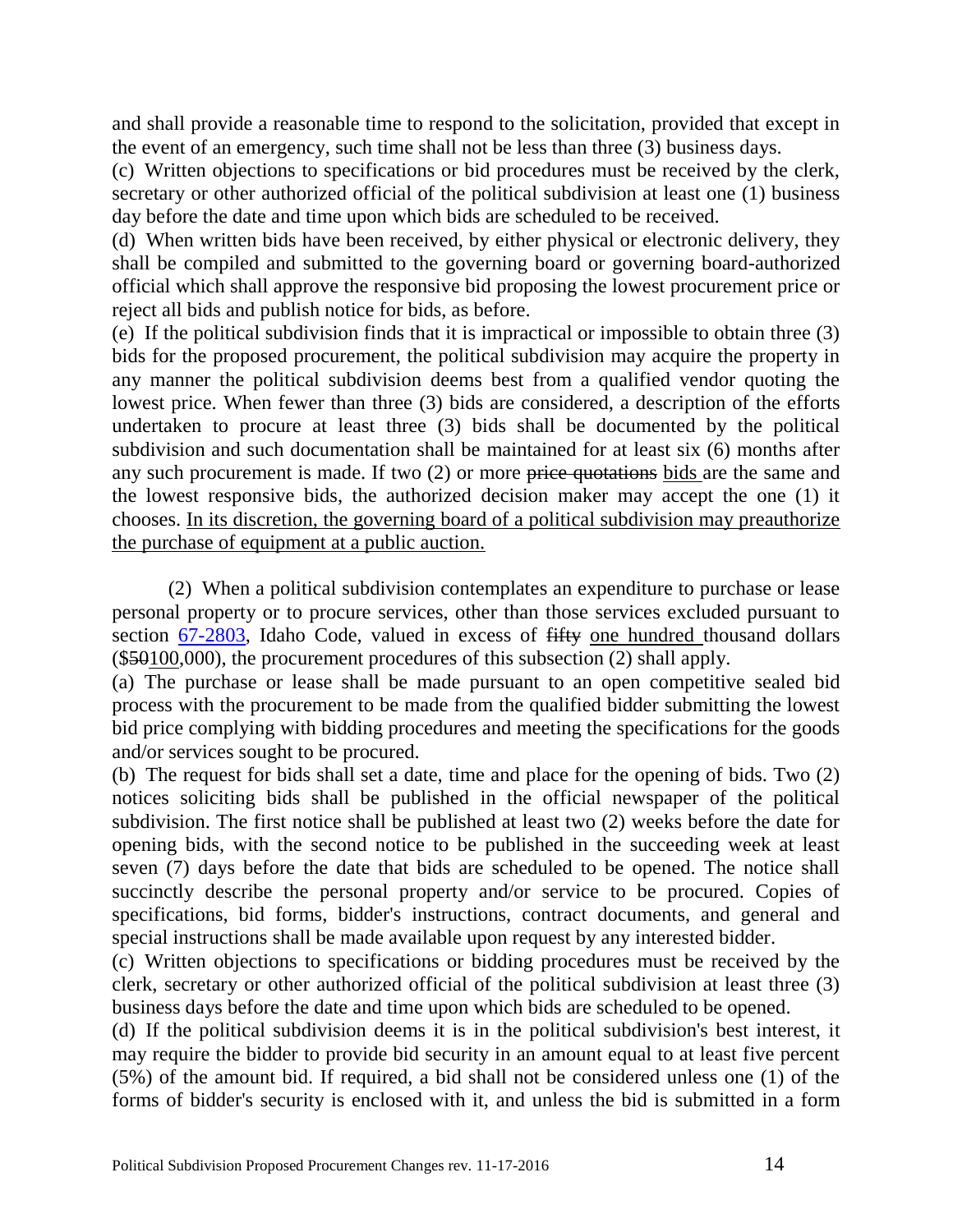which substantially complies with the form provided by the political subdivision. The political subdivision may require that the bid security be in one (1) of the following forms:

(i) Cash;

(ii) A cashier's check made payable to the political subdivision;

(iii) A certified check made payable to the political subdivision; or

(iv) A bidder's bond executed by a qualified surety company, made payable to the political subdivision.

(e) Any bid received by the political subdivision may not be withdrawn after the time set in the notice for opening of bids. When sealed bids have been received, they shall be opened in public at a designated place and time, thereafter to be compiled and submitted to the governing board.

(f) If the successful bidder fails to execute the contract, the amount of his bidder's security may be forfeited to the political subdivision at the sole discretion of the governing board and thereafter the proceeds may be deposited in a designated fund out of which the reasonable expenses for procuring substitute performance are paid.

(g) The political subdivision may, on the refusal or failure of the successful bidder to execute the contract, award the contract to the next lowest qualified bidder. If the governing board awards the contract to the next lowest qualified bidder, the amount of the lowest qualified bidder's security may be applied by the political subdivision to the difference between the lowest responsive bid and the next lowest responsive bid, and the surplus, if any, shall be returned to the lowest bidder if cash or check is used, or to the surety on the bidder's bond if a bond is used, less reasonable administrative costs not to exceed twenty-five percent (25%) of the amount of the bidder's security.

(h) In its discretion, the governing board or designee may reject all bids presented and re-bid, or, the governing board may, after finding it to be a fact, the governing board may pass a resolution declaring that the subject goods or services can be procured more economically on the open market. If two (2) or more bids are the same and the lowest responsive bids, the governing board or designee may accept the one (1) it chooses. In its discretion, the governing board of a political subdivision may preauthorize the purchase of equipment at a public auction.

(i) If the governing board of any political subdivision chooses to award a competitively bid contract involving the procurement of personal property or services to a bidder other than the apparent low bidder, the political subdivision shall declare its reason or reasons on the record and shall communicate such reason or reasons in writing to all who have submitted a competing bid.

(j) The political subdivision may issue a notice of intent to award a competitively bid contract to all participating bidders by written or electronic notification. If any participating bidder objects to such the award for any reason, such participating bidder shall respond in writing to the notice from the political subdivision-within seven five (75) calendar days of the date of transmittal of the notice, setting forth in such response the express reason or reasons that the intended award decision of the governing board is in error. Thereafter, the governing board shall staying performance of any procurement until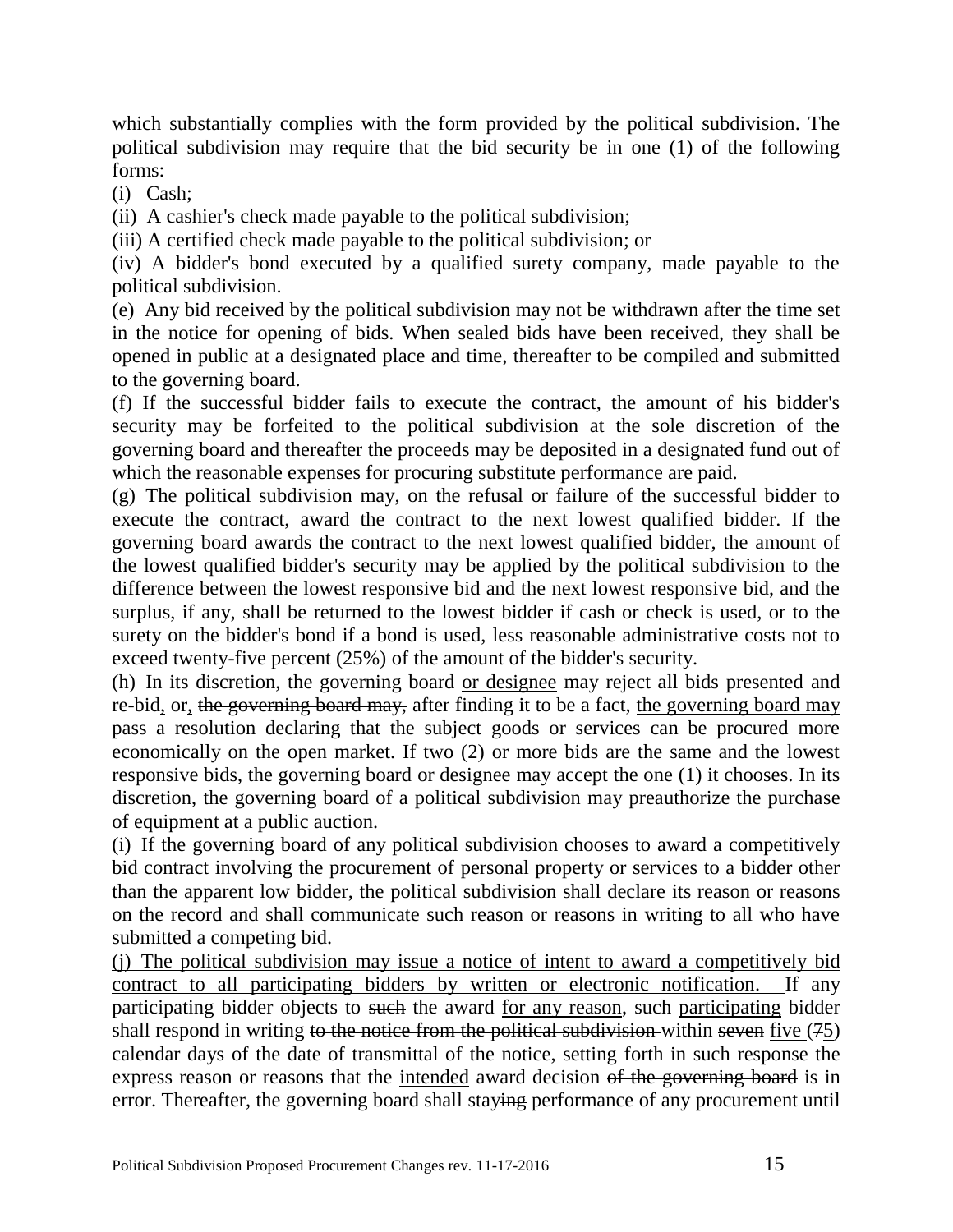after addressing the contentions raised by the objecting bidder, in writing, the governing board shall review it's the intended decision, the appeal, and determine whether to affirm its intended prior award, modify the award, or choose to re-bid, setting forth its reason or reasons therefor. After completion of the review process, the political subdivision may proceed as it deems to be in the public interest.

SECTION 5. That Chapter 28, Title 67, Idaho Code, be, and the same is hereby amended by the addition thereto of a NEW SECTION, to be known and designated as Section 67-2806A, Idaho Code, and to read as follows:

67-2806A. REQUEST FOR PROPOSAL. (1) When a political subdivision contemplates a procurement of goods and/or services for which the political subdivision does not have the technical expertise to determine the specifications, has a specific problem that is amenable to several solutions, and/or price is not a determining factor for selection, the political subdivision may utilize a Request for Proposal process.

(2) Factors to be considered in using the Request for Proposal process include, but are not limited to: a previously unidentified solution that is offered; multiple product features, price(s); vendor experience in the market; vendor financial stability; ability to perform contract requirements; ability to meet product specifications; product quality; product performance records; past performance by the vendor; future product maintenance or service requirements; and product warranties.

(3) At a minimum, the Request for Proposal shall state the instructions of the process, the scope of work for the goods and/or services contemplated, the selection criteria, the scoring methodology, and a process for appeal pursuant to 67-2806.

(4) Notification and solicitation of the RFP shall be in accordance with 67-2806.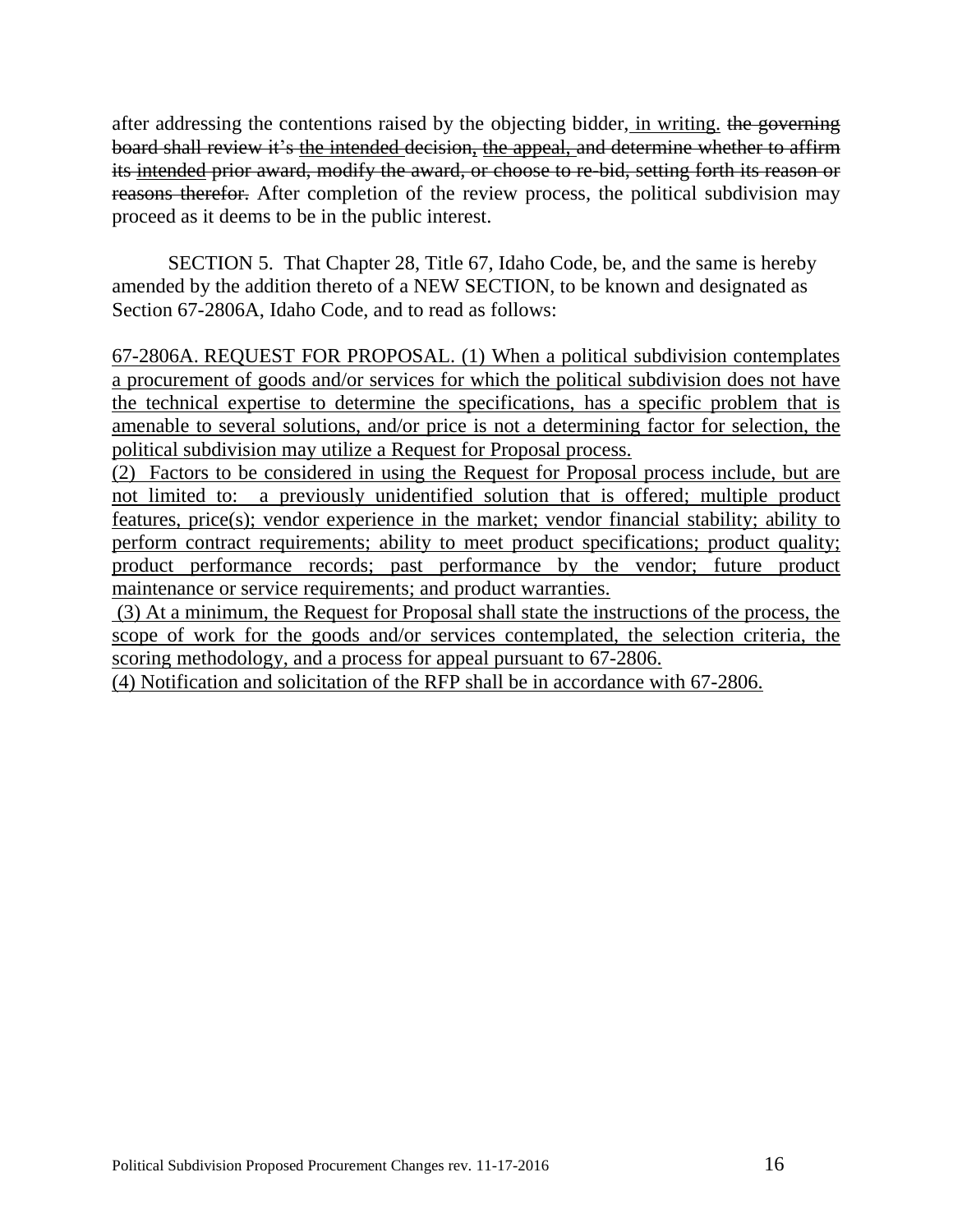SECTION 6. That Section 67-2807, Idaho Code, be, and the same is hereby amended to read as follows:

67-2807. JOINT COOPERATIVE PURCHASING AGREEMENTS -- NOT-FOR-PROFIT ASSOCIATIONS. (1) Political subdivisions may enter into, participate in, sponsor or conduct cooperative joint purchasing agreements with the state of Idaho, its or other political subdivisions, or other government entities outside of Idaho, and may participate in joint cooperative purchasing agreements through a joint purchase programs established by any not-for-profit association of political subdivisions governmental entities. Personal property Goods, services or public works procured pursuant to such joint cooperative purchasing agreements shall be deemed to have been acquired in accordance with the provisions of this chapter, provided such authority does not preclude or limit political subdivisions from entering into purchase agreements as otherwise provided by statute.

(2) Political subdivisions may participate in a procurement program established by any not-for-profit association of which they become a member join to assist suchpolitical subdivisions in accessing bidding and negotiating joint cooperative purchase contracts and discount purchase agreements. Participation in any such program does not obligate a political subdivision to purchase procure goods or services through the program association, the programs or through an agreement negotiated by the program administrator or its board. Political subdivisions shall only be obligated to pay for goods or services where the its governing board has approved the purchase procurement. Any not-for-profit association operating such a procurement program shall cause an independent, certified audit of the program to be performed annually have available for audit by the political subdivision, financial and performance records of the association and program. The audit, if performed, shall be made available to the legislature upon request and a copy shall be made available for public inspection.

SECTION 7. That Section 54-1903, Idaho Code, be, and the same is hereby amended to read as follows:

54-1903. EXEMPTIONS. This chapter shall not apply to:

(a) An authorized representative of the United States government, the state of Idaho, or any incorporated town, city, county, irrigation district, reclamation district or other municipal or political corporation or subdivision of this state.

(b) Officers of a court when they are acting within the scope of their office.

(c) Public utilities operating under the jurisdiction of the public utilities commission of the state of Idaho on construction, maintenance and development work incidental to their own business.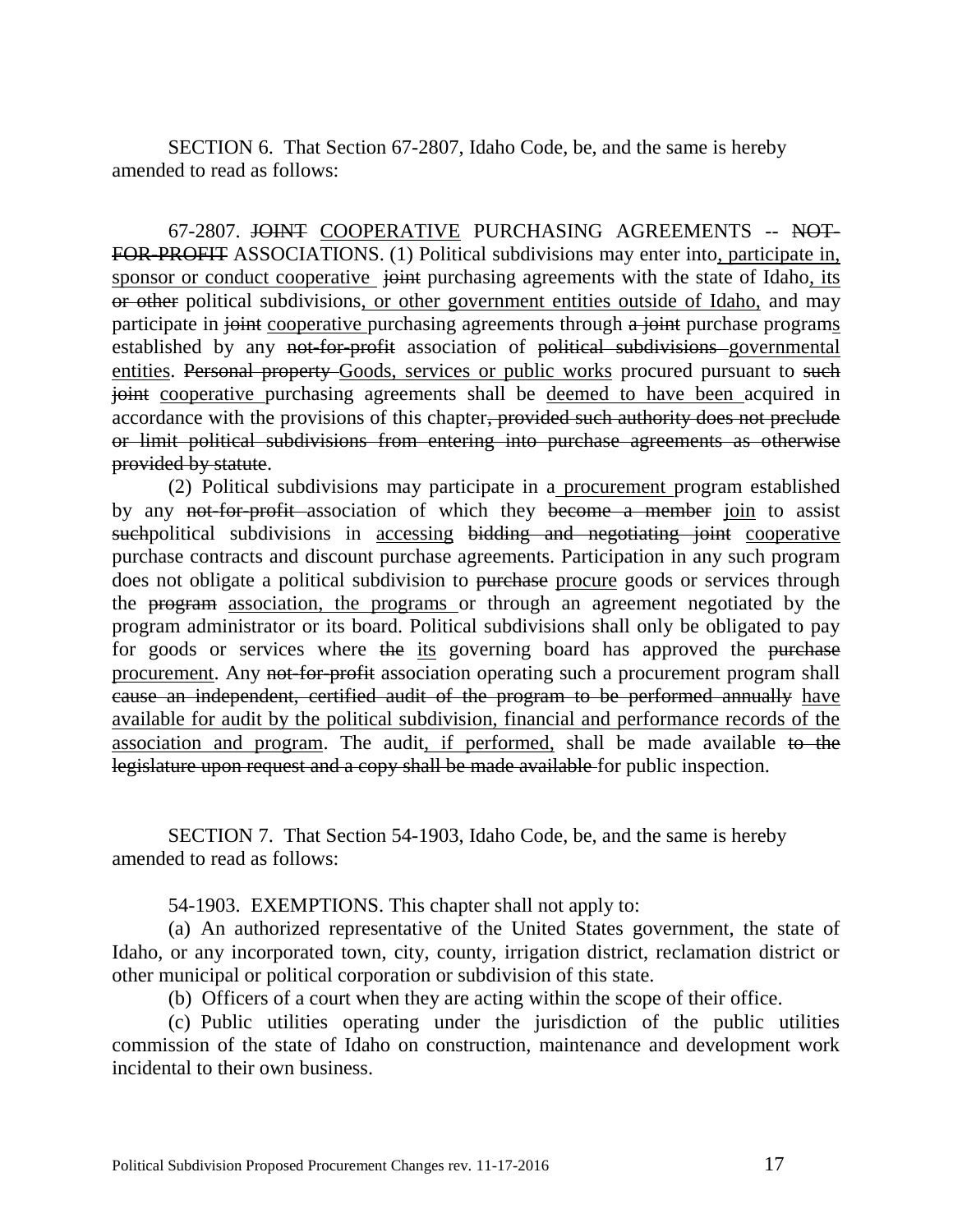(d) The sale or installation of any finished products, materials or articles of merchandise, which are not actually fabricated into and do not become a permanent fixed part of the structure.

(e) Any construction, alteration, improvement or repair of personal property.

(f) Any construction, alteration, improvement or repair carried on within the limits and boundaries of any site or reservation, the title of which rests in the federal government.

(g) Any construction or operation incidental to the construction and repair of irrigation and drainage ditches of regularly constituted irrigation districts, drainage districts or reclamation districts, except when performed by a person required to be licensed under this chapter.

(h) Duly licensed architects, licensed engineers, and land surveyors when acting solely in their professional capacity.

(i) Any construction, alteration, improvement or repair involving any single project involving any number of trades or crafts with an estimated cost of less than ten thousand dollars fifty thousand dollars (\$1050,000), or a project estimated to cost less than fifty two hundred thousand dollars (\$50200,000) for which no responsive statement of interest was received from a licensed public works contractor when statements of interest were solicited as provided in section [67-2805,](http://legislature.idaho.gov/idstat/Title67/T67CH28SECT67-2805.htm) Idaho Code.

(j) Any construction, operation, alteration or maintenance of a solid waste disposal site including those operated by, for, or at the direction of a city or a county.

(k) Any construction, operation or repair carried on in response to an emergency that has been officially declared by the governor pursuant to the provisions of [chapter 10,](http://legislature.idaho.gov/idstat/Title46/T46CH10.htm)  [title 46,](http://legislature.idaho.gov/idstat/Title46/T46CH10.htm) Idaho Code, or an emergency that has been declared by a governing body (city or county) in anticipation of a governor's declaration, for a period of time not to exceed seven (7) calendar days.

SECTION 8. That Section 54-1218, Idaho Code, be, and the same is hereby amended to read as follows:

54-1218. PUBLIC WORKS. (1) It shall be unlawful for this state, or for any county, city, school district, irrigation district, drainage district, highway district, or other subdivision of the state having power to levy taxes or assessments against property situated therein, to engage in the construction of any public works when the public health or safety is involved unless the plans and specifications and estimates have been prepared by, and the construction reviewed by, a professional engineer.

(2) Section 1 The provisions of this section shall not apply to public construction, reconstruction, maintenance and repair work that is governed by [chapter 12, title 42,](https://legislature.idaho.gov/idstat/Title42/T42CH12.htm) Idaho Code; or public work that is insignificant, that is projects of less than ten twenty five thousand dollars (\$1025,000) in total cost, and not performed by employees of the public agency. If the public work is performed by employees of a public agency, such work shall be and performed in accordance with standards for such work that have been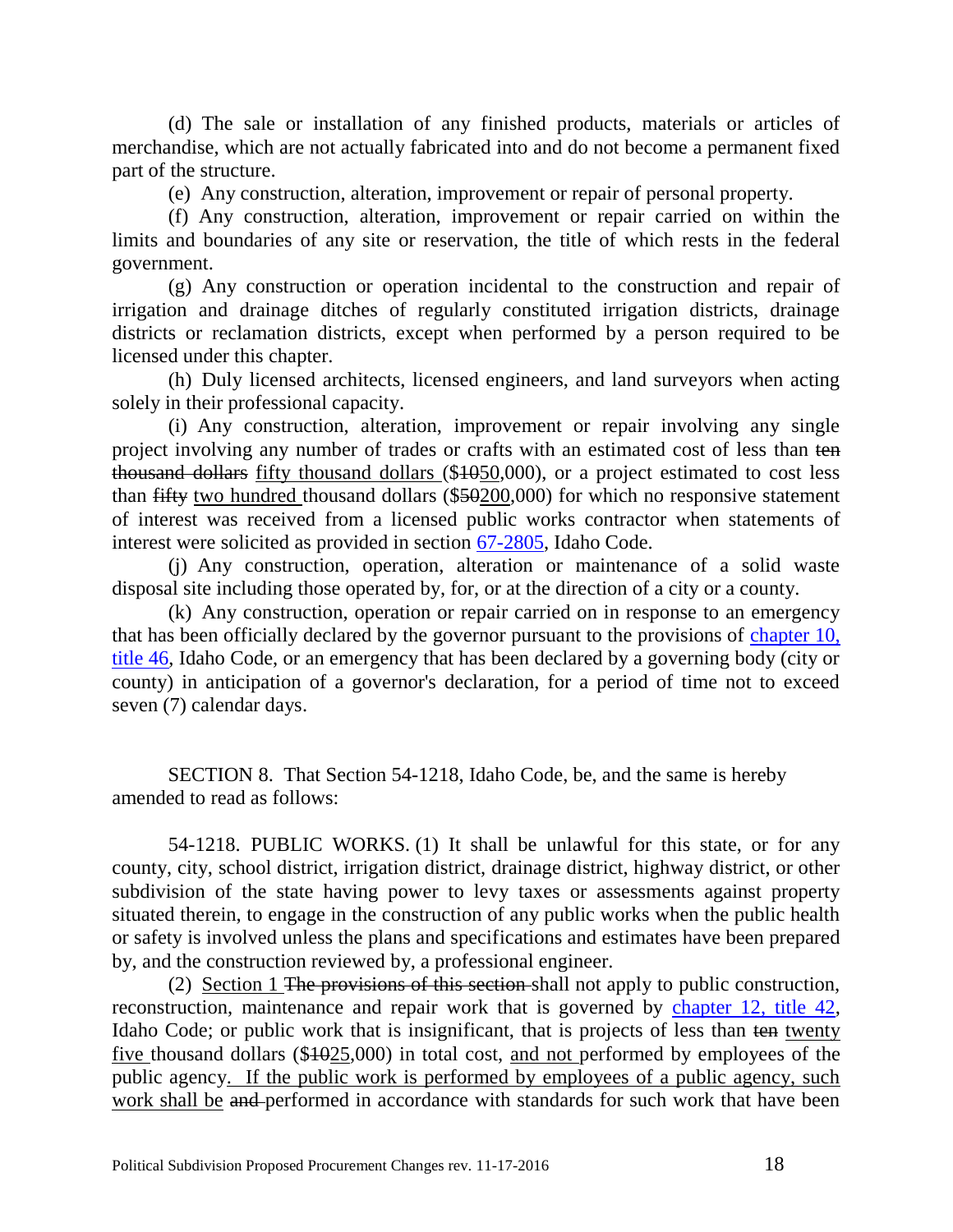certified by a professional engineer and duly adopted by the public agency's governing body including, but not limited to, the Idaho standards for public works construction and any supplements thereto<sub>1</sub>, and only if a professional engineer determines that such public construction, reconstruction, maintenance and repair work does not represent a material risk to public health or safety.

SECTION 9. That Section 54-1926, Idaho Code, be, and the same is hereby amended to read as follows:

54-1926. PERFORMANCE AND PAYMENT BONDS REQUIRED OF CONTRACTORS FOR PUBLIC BUILDINGS AND PUBLIC WORKS OF THE STATE, POLITICAL SUBDIVISIONS AND OTHER PUBLIC INSTRUMENTALITIES -- REQUIREMENTS FOR BONDS -- GOVERNMENTAL OBLIGATIONS. Before any contract in excess of fifty thousand dollars (\$50,000) for the construction, alteration, or repair of any public building or public work or improvement of the state of Idaho, or of any county, city, town, municipal corporation, township, school district, public educational institution, or other political subdivision, public authority, or public instrumentality, or of any officer, board, commission, institution, or agency of the foregoing, is awarded executed to any person, he shall furnish to the state of Idaho, or to such county, city, town, municipal corporation, township, school district, public educational institution, or other political subdivision, public authority, or public instrumentality, or to such officer, board, commission, institution, or agency thereof, bonds which shall become binding upon the award execution of the contract to such person, who is hereinafter designated as "contractor":

(1) A performance bond in any amount to be fixed by the contracting body, but in no event less than eighty-five percent (85%) of the contract amount conditioned upon the faithful performance of the contract in accordance with the plans, specifications and conditions thereof. Said bond shall be solely for the protection of the public body awarding executing the contract.

(2) A payment bond in an amount to be fixed by the contracting body but in no event less than eighty-five percent (85%) of the contract amount, solely for the protection of persons supplying labor or materials, or renting, leasing, or otherwise supplying equipment to the contractor or his subcontractors in the prosecution of the work provided for in such contract.

(3) Public bodies requiring a performance bond or payment bond in excess of fifty percent (50%) of the total contract amount shall not be authorized to withhold from the contractor or subcontractor any amount exceeding five percent (5%) of the total amount payable as retainage. Further, the public body shall release to the contractor any retainage for those portions of the project accepted by the contracting public body and the contractors as complete within thirty (30) days after such acceptance. Contractors, contracting with subcontractors pursuant to contract work with a public body, shall not be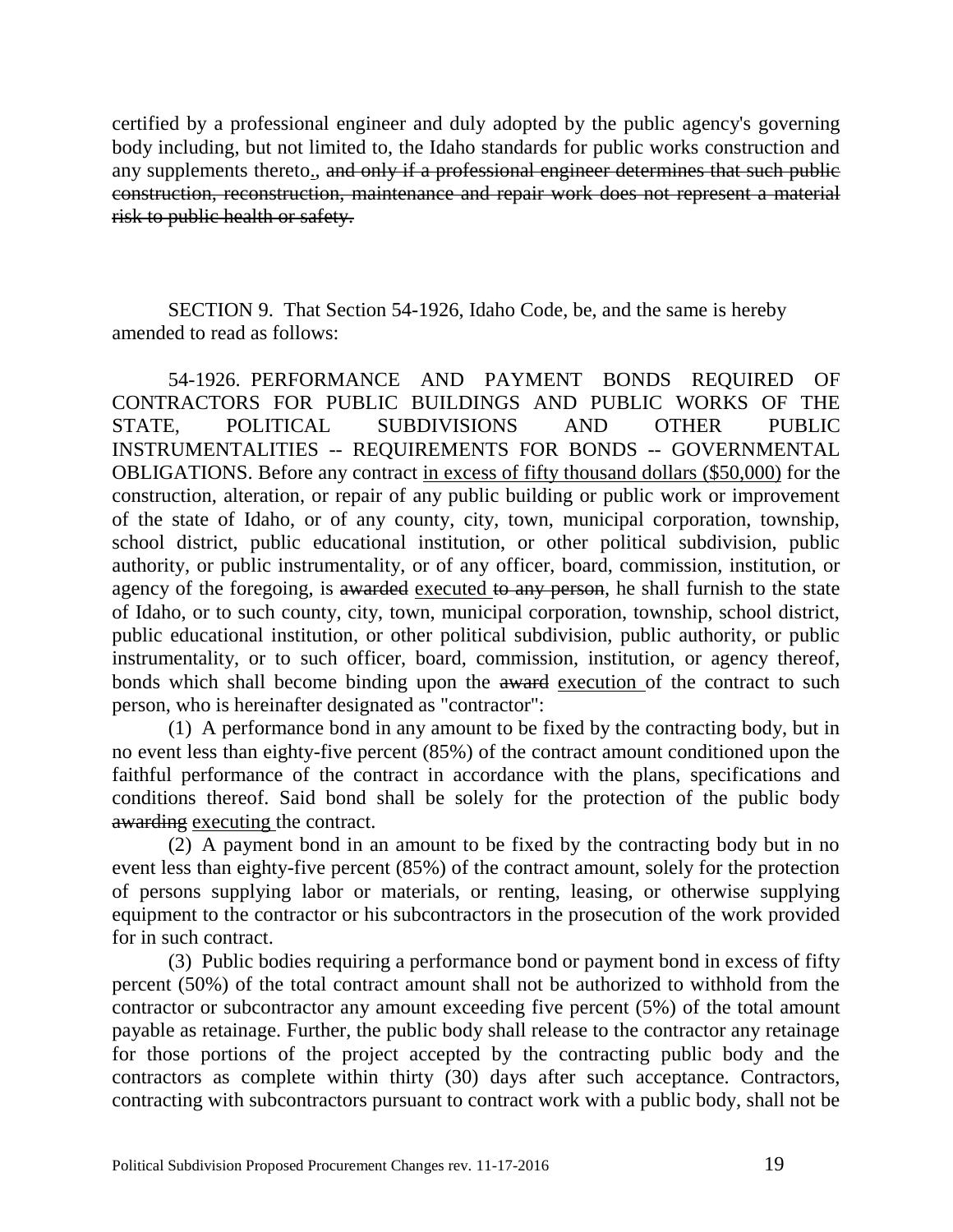authorized to withhold from the subcontractor any amount exceeding five percent (5%) of the total amount payable to the subcontractor as retainage. The contractor shall remit the retainage to the subcontractor within thirty (30) days after completion of the subcontract.

Each bond shall be executed by a surety company or companies duly authorized to do business in this state, or the contractor may deposit any of the type of government obligations listed in subsection (2)(h) of section [54-1901,](http://legislature.idaho.gov/idstat/Title54/T54CH19SECT54-1901.htm) Idaho Code, in lieu of furnishing a surety company performance or payment bond or bonds. In the case of contracts of the state or a department, board, commission, institution, or agency thereof the aforesaid bonds shall be payable to the state, or particular state agency where authorized. In case of all other contracts subject to this chapter, the bonds shall be payable to the public body concerned.

Said bonds shall be filed in the office of the department, board, commission, institution, agency or other contracting body awarding the contract.

Nothing in this section shall be construed to limit the authority of the state of Idaho or other public body hereinabove mentioned to require a performance bond or other security in addition to these, or in cases other than the cases specified in this chapter.

It shall be illegal for the invitation for bids, or any person acting or purporting to act, on behalf of the contracting body to require that such bonds be furnished by a particular surety company, or through a particular agent or broker.

SECTION 10. That Section 67-2320, Idaho Code, be, and the same is hereby amended to read as follows:

67-2320. PROFESSIONAL SERVICE CONTRACTS WITH DESIGN PROFESSIONALS, CONSTRUCTION MANAGERS AND PROFESSIONAL LAND SURVEYORS. (1) Notwithstanding any other provision of law to the contrary, it shall be the policy of this state that all public agencies and political subdivisions of the state of Idaho and their agents shall make selections for professional engineering, architectural, landscape architecture, construction management and professional land surveying services, including services by persons licensed pursuant to chapters 3, 12, 30 and 45, [title 54,](https://www.legislature.idaho.gov/idstat/Title54/T54.htm) Idaho Code, on the basis of qualifications and demonstrated competence and shall negotiate contracts or agreements for such services on the basis of demonstrated competence and qualifications for the type of services required at fair and reasonable prices.

(2) In carrying out this policy, public agencies and political subdivisions of the state shall use the following minimum guidelines in securing contracts for engineering, architectural, landscape architecture, construction management and land surveying services on projects for which the professional service fee is anticipated to exceed the total sum of twenty-five thousand dollars (\$25,000), excluding professional services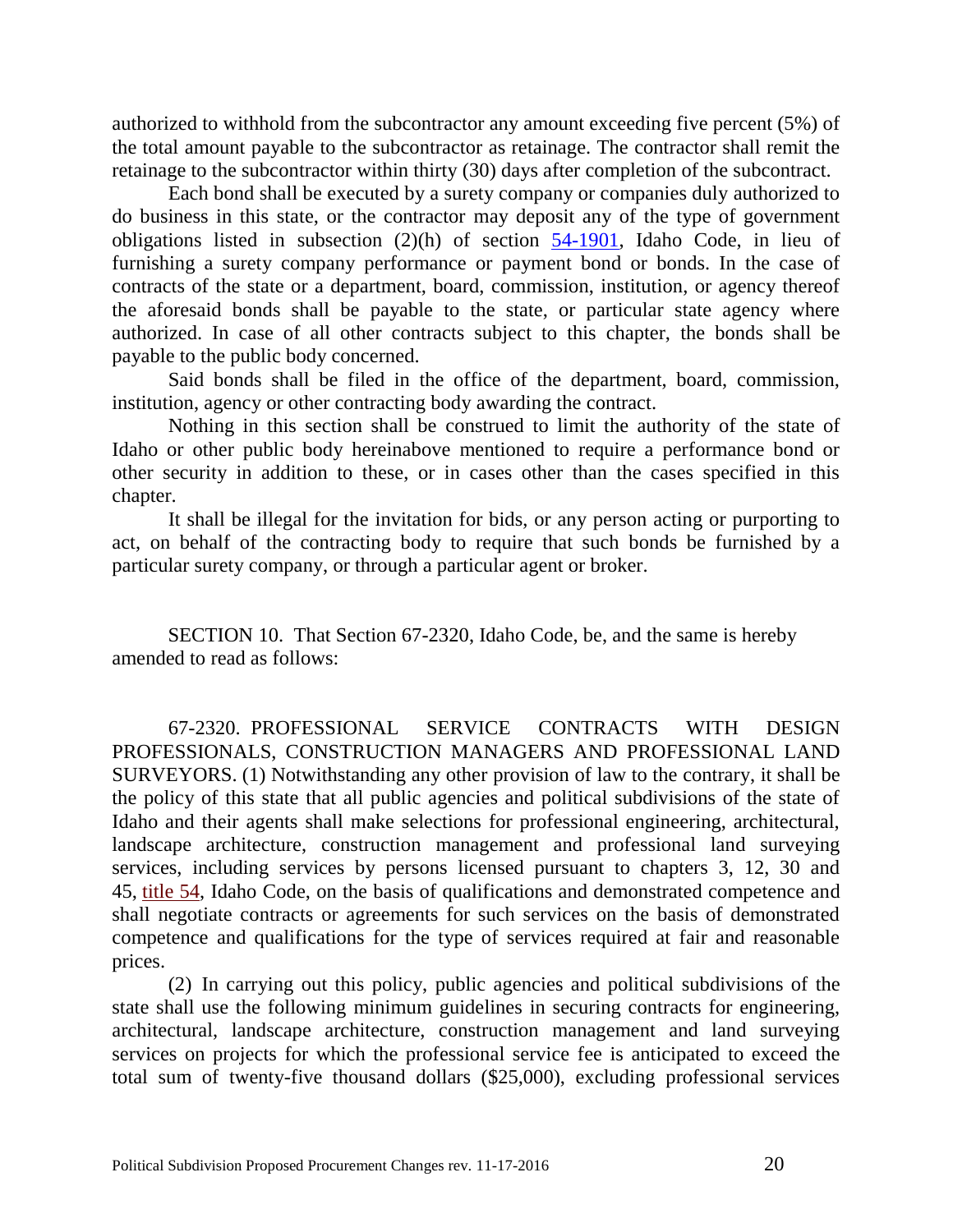contracts previously awarded for an associated or phased project, and the expenditure is otherwise exempt from the bidding process provided by law:

(a) Encourage persons or firms engaged in the services being solicited to submit statements of qualifications and performance data;

(b) Establish and make available to the public the criteria and procedures used for the selection of qualified persons or firms to perform such services;

(c) Select the persons or firms whom the public agency or political subdivision determines to be best qualified to provide the required services, ranked in order of preference, pursuant to the public agency or political subdivision's established criteria and procedures;

(d) Negotiate with the highest ranked person or firm for a contract or agreement to perform such services at a price determined by the public agency or political subdivision to be reasonable and fair to the public after considering the estimated value, the scope, the complexity and the nature of the services;

(e) When unable to negotiate a satisfactory contract or agreement, formally terminate negotiations and undertake negotiations with the next highest ranked person or firm, following the procedure prescribed in subsection (2)(d) of this section;

(f) When unable to negotiate a satisfactory contract or agreement with any of the selected persons or firms, continue with the selection and negotiation process provided in this section until a contract or agreement is reached;

(g) When public agencies or political subdivisions solicit proposals for engineering, architectural, landscape architecture, construction management or land surveying services for which the professional service fee is anticipated to exceed the total sum of twenty-five thousand dollars (\$25,000), they shall publish public notice in the same manner as required for bidding of public works construction projects.

(h) In fulfilling the requirements of subsections  $(2)(a)$  through  $(2)(g)$  of this section, a public agency or political subdivision may limit its selection from a list of a minimum of three (3) persons or firms selected and preapproved for consideration by the public agency or political subdivision. In establishing a preapproved list a public agency or political subdivision shall publish notice as set forth in subsection  $(2)(g)$  of this section. When selecting from such list, no notice shall be required.

(i) In fulfilling the requirements of subsections  $(2)(a)$  through  $(2)(g)$  of this section, a public agency or political subdivision may request information concerning a person's or firm's rates, overhead and multipliers, if any, however such information shall not be used by the public agency or political subdivision for the purpose of ranking in order of preference as required in subsection (2)(c) of this section.

(3) In securing contracts for engineering, architectural, landscape architecture, construction management or land surveying services on projects for which the professional service fee is anticipated to be less than the total sum of twenty-five thousand dollars (\$25,000), the public agency or political subdivision may use the guidelines set forth in paragraphs (a) through (g) of subsection (2) of this section or establish its own guidelines for selection based on demonstrated competence and qualifications to perform the type of services required, followed by negotiation of the fee